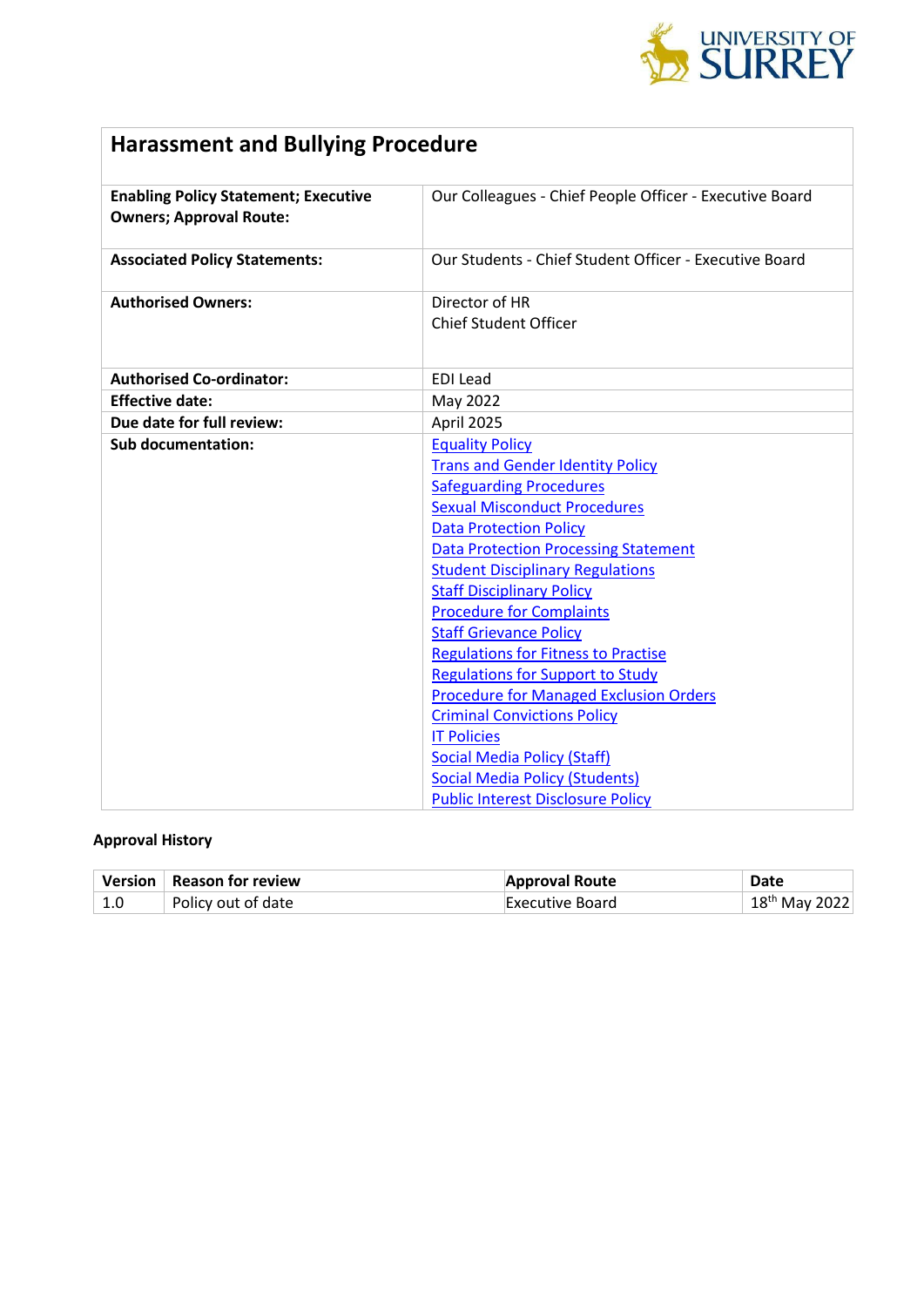# **Table of Contents**

| <b>Section</b> | <b>Content</b>                                               |                            | Page |
|----------------|--------------------------------------------------------------|----------------------------|------|
|                |                                                              |                            |      |
| $\mathbf{1}$   |                                                              | <b>General Principles</b>  | 3    |
| $\overline{2}$ | Scope and Exceptions to the Procedure                        |                            | 3    |
| $\overline{3}$ | <b>Definitions and Terminology</b>                           |                            | 4    |
|                | 3.1                                                          | <b>What is Bullying?</b>   | 4    |
|                | 3.2                                                          | <b>What is Harassment?</b> | 5    |
|                | 3.3                                                          | <b>Behaviours</b>          | 9    |
| 4              | Who is responsible for this procedure?                       |                            | 11   |
| 5              | Ways to disclose and report Harassment and Bullying          |                            | 12   |
| 6              | What happens when a report is made?                          |                            | 15   |
| $\overline{7}$ | Support                                                      |                            | 18   |
| 8              | <b>Confidentiality and Information Sharing</b>               |                            | 18   |
| 9              | <b>Governance Requirements</b>                               |                            | 19   |
| 10             | <b>Stakeholder Engagement and Equality Impact Assessment</b> |                            | 21   |
| 11             | <b>FAQs</b>                                                  |                            | 22   |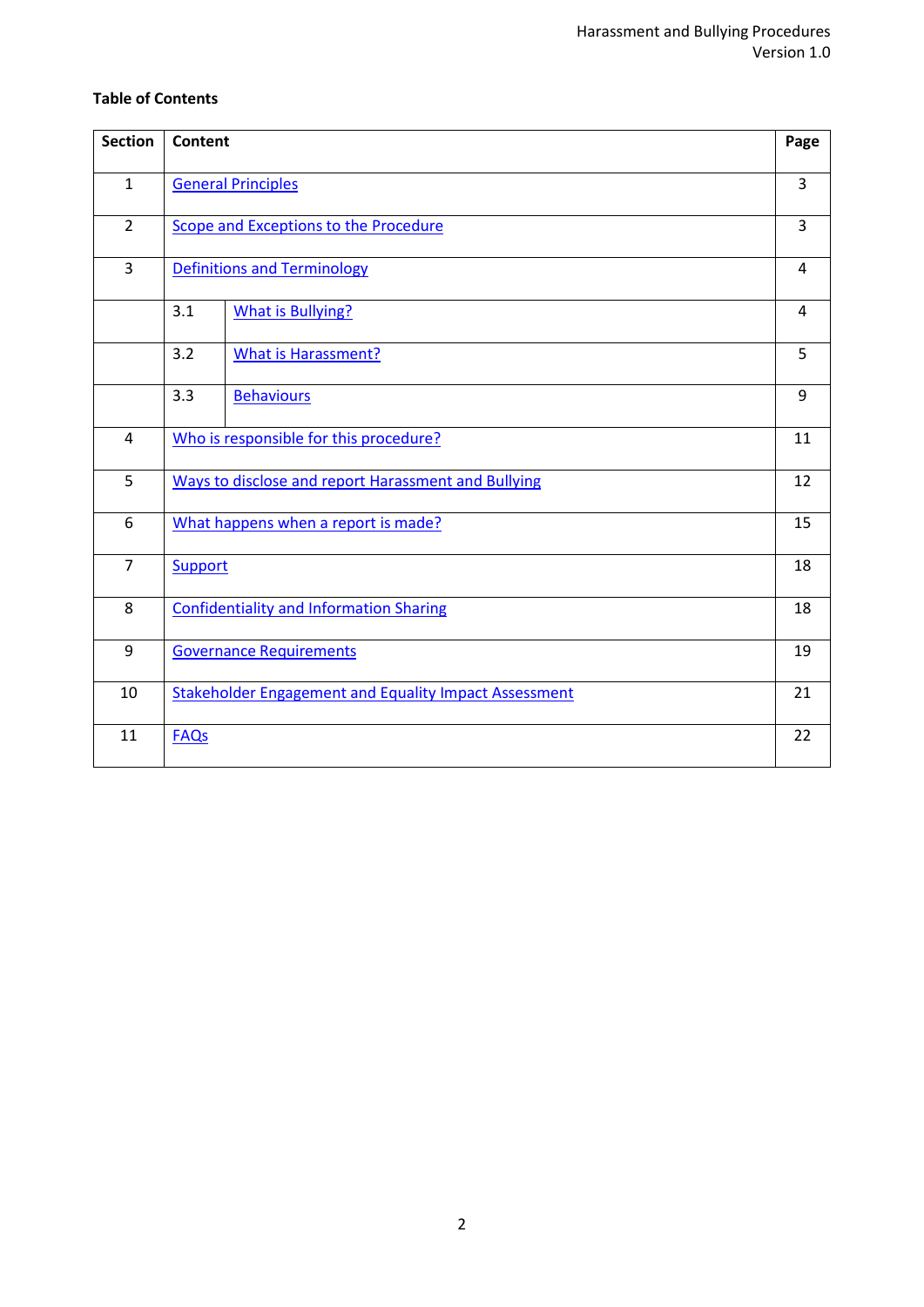# <span id="page-2-0"></span>**1 General Principles**

- 1.1 Equality, Diversity and Inclusion are core to the University's strategic vision. A key principle of this vision is to create an inclusive environment where all individuals are valued and are able to succeed, free from all forms of Harassment, Bullying, Prejudice and Discrimination. Our values of Integrity, Inclusion, Inspiration and Innovation are integral to all that we do and we are embedding inclusion in our working practices and culture to provide an excellent student experience and to be an employer of choice. We continue to strive for Surrey to be a place where everyone feels welcomed, valued and safe.
- 1.2 All individuals have the right to live and work in an environment where they feel safe and are free from harm. The University of Surrey **will not tolerate** Harassment and Bullying. This means that every report of Harassment and Bullying will be treated seriously, via proportionate investigation/action, in order to promote a safe environment for students, staff and visitors. The University leadership are committed to fostering environments free from Harassment and Bullying, and ensure that managers and supervisors have the tools to address issues that arise, and monitor the effective use of those tools within their faculties and departments.
- 1.3 The purposes of this procedure are:
	- to set out the expected behaviours of all Members of the University and visitors;
	- to bring to life our zero-tolerance approach, and
	- to ensure that the range of options and support is clear for people, who feel they have been bullied or harassed.

The procedure applies to conduct on our campuses, off campus and online.

#### <span id="page-2-1"></span>**2 Scope and Exceptions to the Procedure**

- 2.1 This procedure applies to all Members of the University, without exception, and relates specifically to incidents which have occurred during an individual's period of study or work at the University of Surrey. For circumstances outside this timeframe see Section 2.2. Disclosures and reports made under this procedure are not limited to University premises. This procedure also applies to applicants who have accepted an offer of employment or a place of study at the University. Harassment and Bullying are defined in Sections 3.1 and 3.2, examples of such behaviour are given in Section 3.3.
- 2.2 In exceptional circumstances the University may investigate conduct that occurred prior to an individual becoming a member of the University. In deciding whether it is appropriate to consider an allegation, the University will consider:
	- the severity of the alleged offence;
	- whether leaving the matter unaddressed would impact on matters of safeguarding, fitness to practise, or on any obligations the provider has to professional or regulatory bodies in respect of the individual's character;
	- the context of the conduct and its impact on the individual's relationship with the University;
	- the strength and reliability of the evidence and the length of time that has elapsed and the effect of this on the reliability of any evidence to be considered;
	- the impact on the individual of undergoing a misconduct/disciplinary process.

Consideration of an allegation of this nature will only take place in exceptional circumstances and following approval from the Chief People Officer (Staff) or Chief Student Officer (Students).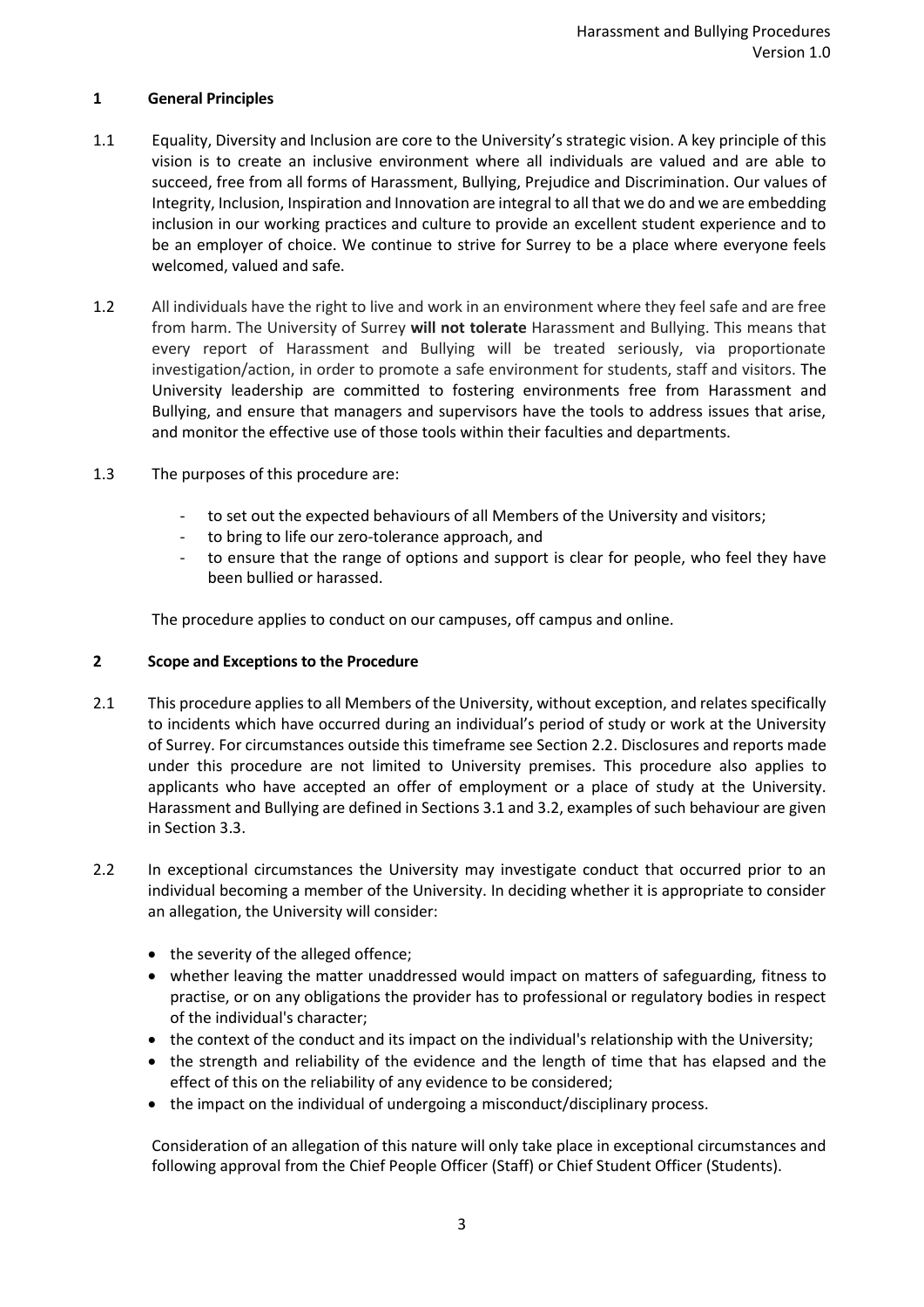- 2.3 Instances of Harassment and Bullying can be complex, sometimes involving multiple people, dynamics and factors. The University recognises that Harassment and Bullying can be the result of organisational and cultural issues as well as individual ones and is committed to continually evolving as an organisation to create the conditions for a thriving, healthy environment.
- 2.4 Freedom of speech and expression are recognised as essential in our role in society and as an academic institution. Vigorous speech and comment and academic debate can be distinguished from the behaviours outlined in this procedure. For more information on this please refer to the [Code of Practice on Freedom of Speech.](https://www.surrey.ac.uk/sites/default/files/code-of-practice-on-freedom-of-speech.pdf)
- 2.5 This procedure should be read in conjunction with a suite of existing staff and student policies:
	- [www.surrey.ac.uk/about/policies](http://www.surrey.ac.uk/about/policies)
	- <https://policies.surrey.ac.uk/>

Those listed at the beginning of this document will be of particular relevance.

# <span id="page-3-0"></span>**3 Definitions and Terminology**

#### <span id="page-3-1"></span>**3.1 What is Bullying?**

- 3.1.1 Bullying is offensive, intimidating, malicious or insulting behaviour, often involving the misuse of power that can make a person feel vulnerable, upset, humiliated, undermined or threatened. Power does not always mean being in a position of authority. It can include both personal strength and the power to coerce through fear or intimidation.
- 3.1.2 The University recognises that there are a number of ways that power dynamics can operate in a University, for example between a lecturer and a student or an early career researcher and head of research team. The University is alert to the potential for Harassment and Bullying to occur where there is an imbalance in power, as well as in other circumstances.
- 3.1.3 Bullying may include (without limitation):
	- physical or psychological threats;
	- overbearing and intimidating levels of management or supervision;
	- inappropriate or derogatory remarks;
	- public shaming or humiliation;
	- purposefully ignoring an individual's work or contributions.
- 3.1.4 Bullying may also include subtle or insidious acts including (without limitation):
	- unequal treatment in the application of conditions of employment;
		- unreasonable pressure to complete tasks;
		- unfair allocation of work or assigning more work to an individual than others;
		- unreasonably withholding permission to attend training and development opportunities including promotion, academic conferences or similar events;
		- persistent criticism;
		- spreading malicious rumours;
		- making threats or comments about job security without foundation.
- 3.1.5 Cyber bullying is any form of bullying that is carried out online using electronic media devices such as computers, laptops, smartphones, tablets, or gaming consoles. It can take place on social media platforms such as (but not limited to) Facebook, Instagram, Twitter, WhatsApp, WeChat, LinkedIn, through email, or online collaboration sites such as Microsoft Teams or Zoom.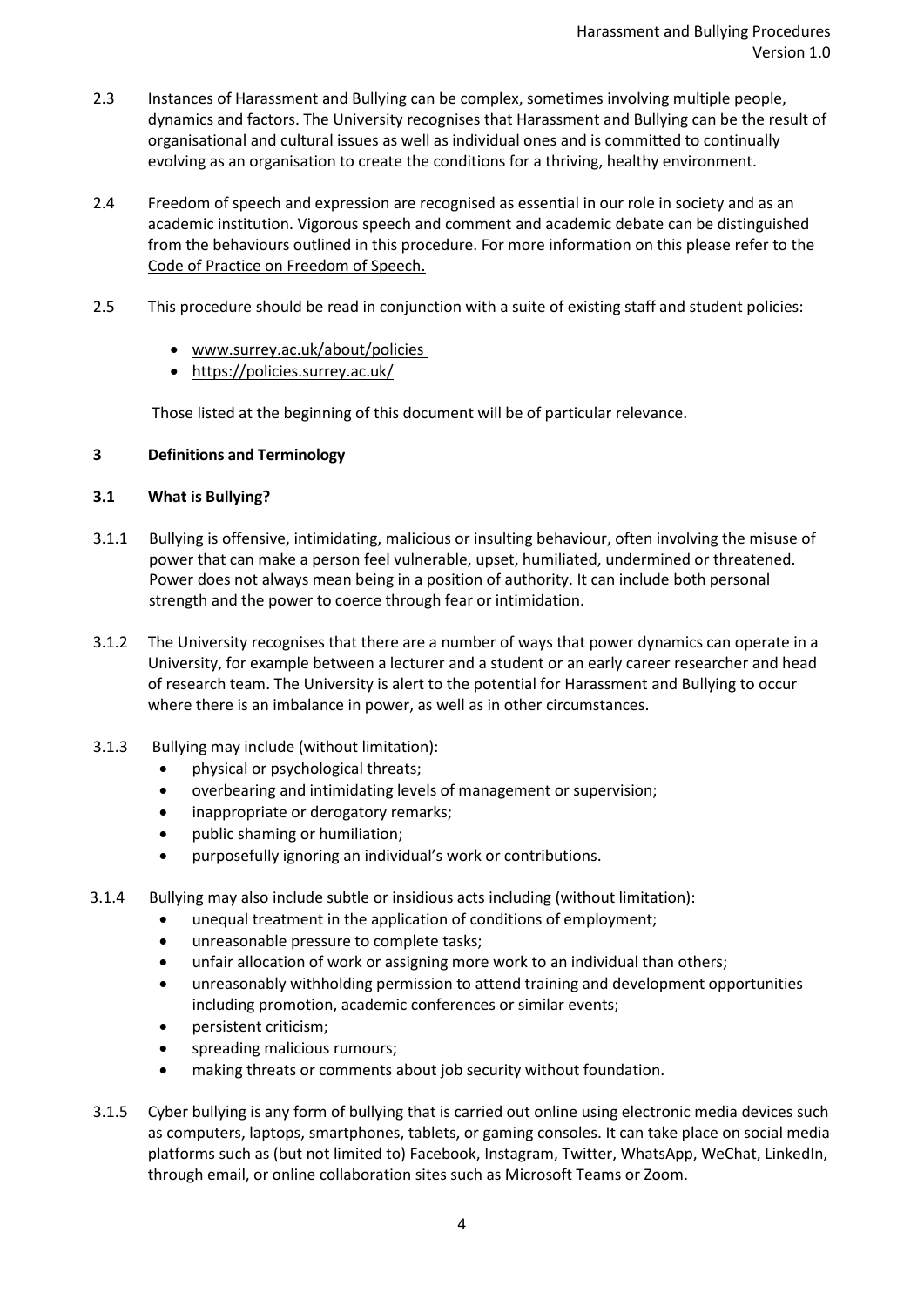# <span id="page-4-0"></span>**3.2 What is Harassment?**

- 3.2.1 Harassment is any unwanted physical, verbal or non-verbal conduct that has the purpose or effect of violating a person's dignity or creating an intimidating, hostile, degrading, humiliating or offensive environment for them. A single incident can amount to Harassment.
- 3.2.2 A person may be harassed even if they were not the intended "target" of the harassing behaviour. For example, a person may be harassed by racist jokes about a different ethnic group where the jokes create an offensive environment.
- 3.2.3 Harassment is unlawful under the Equality Act 2010 if it relates to the protected characteristics of age, disability, gender reassignment, race, colour, nationality, ethnic or national origin, religion or belief, sex or sexual orientation, or if it is conduct of a sexual nature (Sexual Harassment). The University considers all Harassment to be unacceptable, whether or not it relates to a relevant protected characteristic (for example, Harassment related to weight and body size, or social class).
- 3.2.4 Gender reassignment is the protected characteristic that protects trans people from Discrimination, Victimisation, and Harassment in employment. Where this procedure refers to 'trans people' and the associated terms of 'gender identity' and 'gender expression', this refers to a broad range of people whose gender identity is not expressed in ways that are typically associated with their assigned sex at birth. This includes those who have non-binary, agender or gender fluid identities and individuals who may not identify as trans but who are impacted by matters covered under this procedure. For more information se[e Trans and Gender Identity](https://www.surrey.ac.uk/sites/default/files/2021-02/trans-and-gender-identity-policy.pdf)  [Policy.](https://www.surrey.ac.uk/sites/default/files/2021-02/trans-and-gender-identity-policy.pdf)
- 3.2.5 The examples provided below are non-exhaustive and do not imply any relative importance to any protected characteristic.
- 3.2.6 **Harassment on grounds of age may include (without limitation):**
	- ageist jokes;
	- conduct based on stereotypical perceptions about a person because of their age or level of experience;
	- intrusive questions about a person's age.

#### 3.2.7 **Harassment on the grounds of disability may include (without limitation):**

- mocking, mimicking or belittling a person's disability or the disability of someone they care for;
- denial of a person's disability;
- consistent or repeated failure to provide clearly identified facilities or reasonable adjustments to enable a person to perform their duties or receive an adequate service;
- intrusive questions regarding a person's impairment.

# 3.2.8 **Harassment on grounds of gender identity and gender expression may include (without limitation):**

- jokes about gender identity and/or expression;
- deliberately or repeatedly using incorrect pronouns;
- not acknowledging a person's affirmed name (known as 'deadnaming');
- intrusive questions regarding a person's gender identity and/or expression.
- 'outing' a person as trans without their permission or spreading rumours or gossip about their gender identity, expression, and history.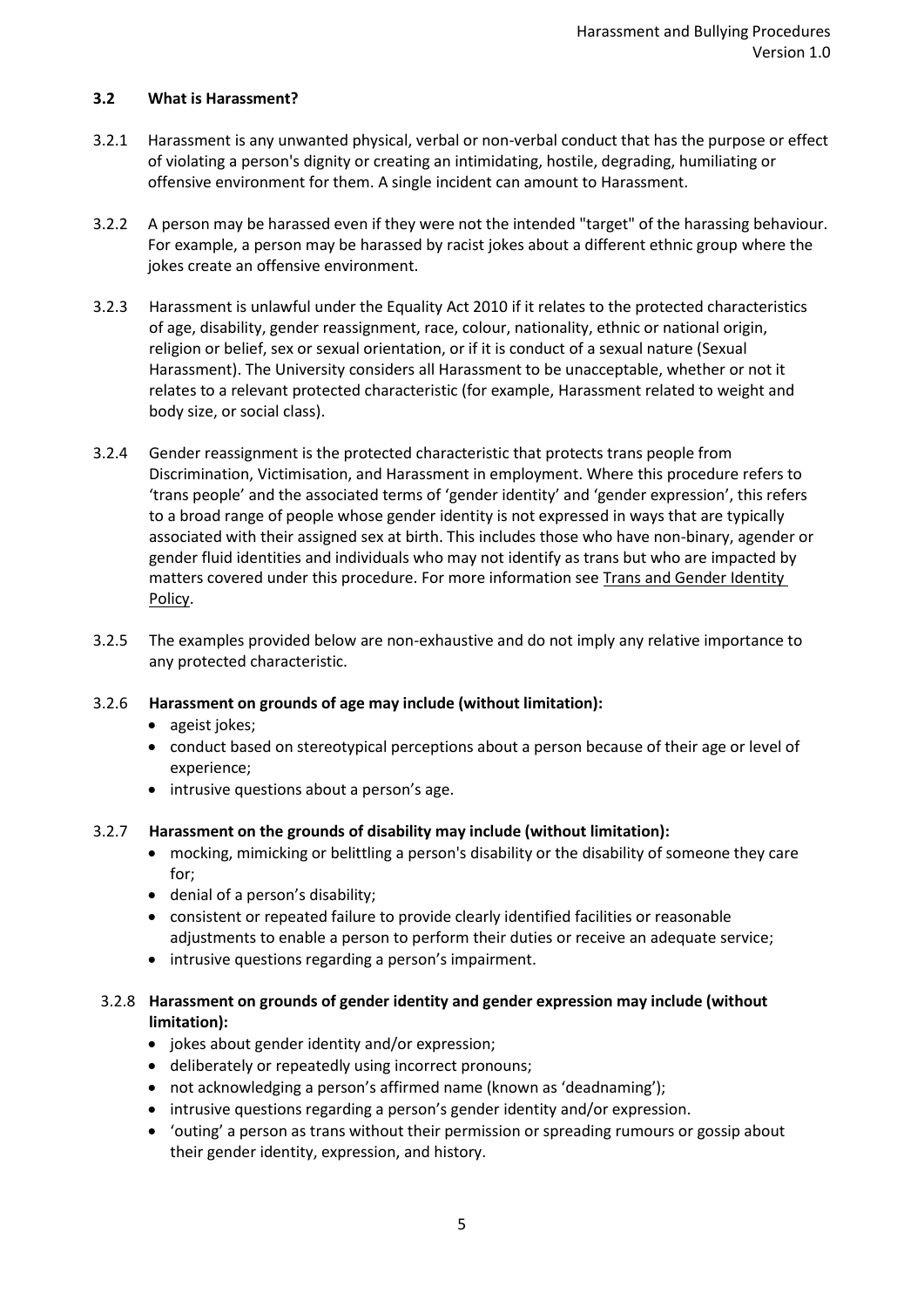# 3.2.9 **Harassment on grounds of race may include (without limitation):**

- racist jokes;
- conduct and comments based on stereotypical perceptions and prejudices about a person because of their race;
- intrusive questions about a person's race, skin colour, nationality, or ethnicity;
- intrusive questions, remarks, comments about a person's appearance or physical touching of a person's hair;
- forms of racism such as Antisemitism, as defined in the [IHRA;](https://www.surrey.ac.uk/equality-diversity-and-inclusion/strategy-policies-and-annual-reports) discrimination against Gypsy, Roma and Irish Traveller communities; and the Sikh community.

# 3.2.10 **Harassment on grounds of religion or belief may include (without limitation):**

- jokes or mockery likely to cause offence to someone of a particular religious group;
- behaviour which fails to tolerate, acknowledge or allow participation in religious convictions, beliefs or practices;
- intrusive questions about a person's religion or beliefs.
- Islamophobia as a form of hatred and prejudice against Muslims.

# 3.2.11 **Harassment on grounds of sex may include (without limitation):**

- sexist jokes;
- conduct based on stereotypical perceptions and prejudices about a person because of their sex;
- intrusive questions regarding a person's sex.

# 3.2.12 **Harassment on grounds of sexual orientation may be experienced by any of the groups above and may include (without limitation):**

- homophobic or biphobic jokes, or jokes relating to a person's actual or perceived sexual orientation, relationship, or relationship history;
- 'outing' a person as lesbian, gay or bi<sup>1</sup> without their permission or spreading rumours or gossip about their sexual orientation, relationship, or relationship history;
- intrusive questioning about a person's sexual orientation, partnership, or domestic circumstances.

#### 3.2.13 **Stalking**

[Stalking](https://reportandsupport.surrey.ac.uk/support/category/stalking) is when someone shows persistent and unwanted attention towards you or makes contact with you in ways that make you feel distressed or restricts your freedom. When individual incidents are put together they can reveal a pattern of obsessive behaviour. The incidents can cause a lot of distress, often because they are carried out by someone who knows about your movements, habits, likes and dislikes and your friends and family.

Stalking behaviour might appear innocent at first, but if it keeps happening, it could mean something more sinister. Unwanted contact can include phone calls, letters, emails, text messages, and messages on social networking sites, graffiti or sending or leaving gifts.

#### 3.2.14 **Sexual Harassment**

The types of behaviours or conduct which make up Sexual Harassment are varied and may include the types of conduct listed at section 3.2.15. Sexual Harassment will overlap with the criminal law on sexual offences once any touching of the other person is involved, for example, physical unwanted sexual advances, kissing, touching, hugging, stroking, patting of someone's clothes, body, hair, rubbing up against someone, where the touching is sexual. Some forms of Sexual

 $1$  Bi is an umbrella term used to describe a romantic and/or sexual orientation towards more than one gender. Bi people may describe themselves using one or more of a wide variety of terms, including, but not limited to, bisexual, pan, queer, and some other non-monosexual and non-monoromantic identities.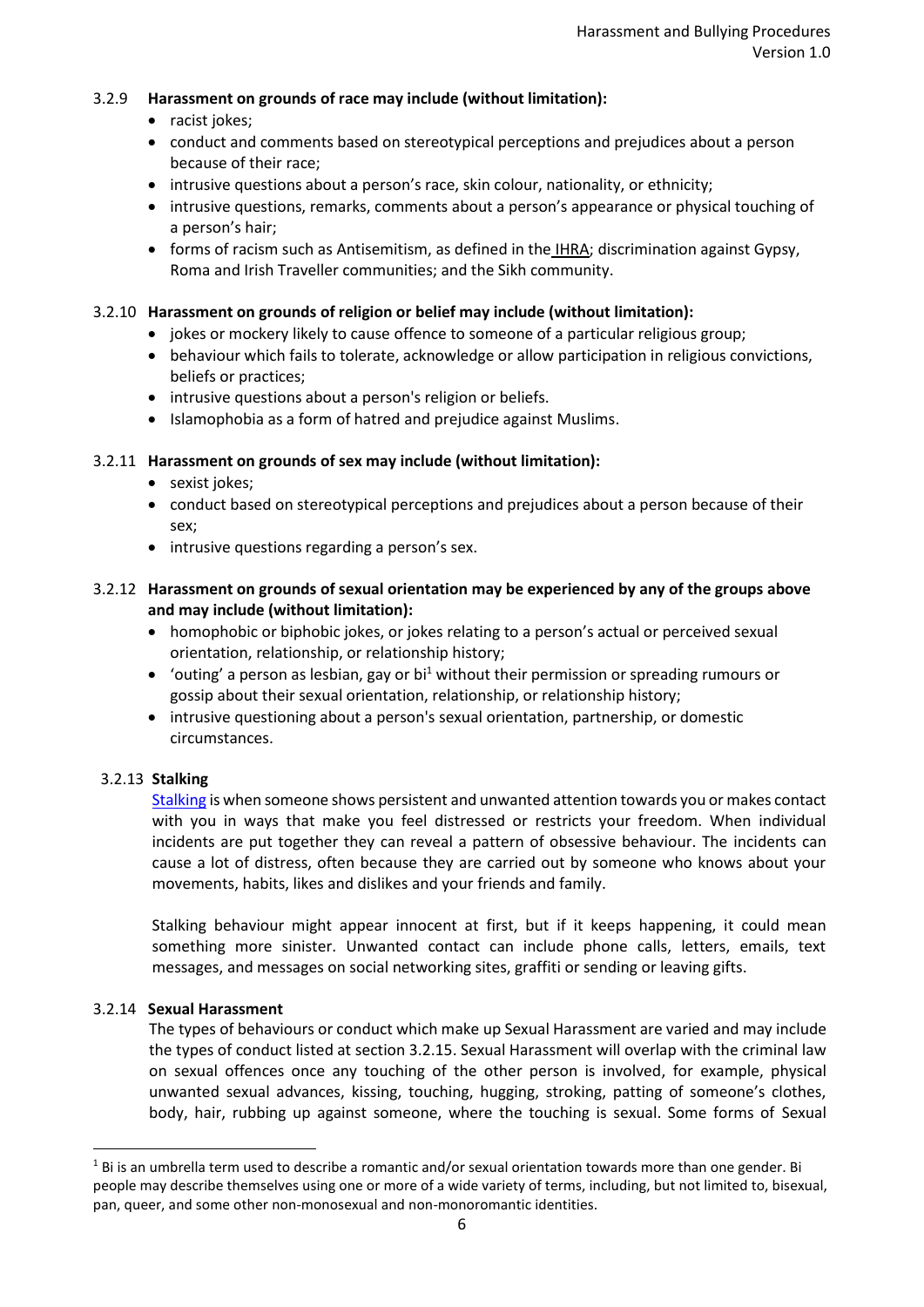Harassment may overlap with other criminal offences such as Harassment, Stalking and Revenge Porn.

**The Equality Act 2010 (S26)** defines Harassment as follows:

- (1) A person (A) harasses another (B) if: (a) A engages in unwanted conduct related to a relevant protected characteristic, and (b) the conduct has the purpose or effect of  $-$  (i) violating B's dignity, or (ii) creating an intimidating, hostile, degrading, humiliating or offensive environment for B.
- (2) A also harasses B if:

(a) A engages in unwanted conduct of a sexual nature, and

(b) the conduct has the purpose or effect referred to in subsection (1)(b).

(3) A also harasses B if:

(a) A or another person engages in unwanted conduct of a sexual nature or that is related to gender reassignment or sex,

(b) the conduct has the purpose or effect referred to in subsection (1)(b), and

(c) because of B's rejection of or submission to the conduct, A treats B less favourably than A would treat B if B had not rejected or submitted to the conduct.

- (4) In deciding whether conduct has the effect referred to in subsection (1)(b), each of the following must be taken into account:
	- (a) the perception of B;

(b) the other circumstances of the case;

(c) whether it is reasonable for the conduct to have that effect.

We understand Sexual Harassment to include (but not be limited to) domestic violence and abuse (which can also involve control, coercion, threats), and stalking. Sexual Harassment, including stalking, is considered to be a form of [Sexual](https://www.surrey.ac.uk/sites/default/files/2021-12/sexual-misconduct-policy.pdf) Misconduct covered by the University Sexual [Misconduct Procedures.](https://www.surrey.ac.uk/sites/default/files/2021-12/sexual-misconduct-policy.pdf)

#### 3.2.15 **Sexual Misconduct**

The University understands the definition of Sexual Misconduct to be: conduct that is sexual, unwanted and causes distress, or that otherwise constitutes harassment, bullying or victimisation irrespective of whether or not intended.

Examples of Sexual Misconduct may include, but are not limited to:

- making unwanted remarks of a sexual nature;
- physical unwanted sexual advances;
- intimidation or promising resources or benefits in return for sexual favours;
- distributing or exhibiting private and personal explicit images or video footage of an individual without their consent (as defined by the Criminal Justice and Courts Act 2015);
- Sexual Harassment (as defined by Section 26 (2) of the Equality Act 2010);
- Sexual Assault (as defined by the Sexual Offences Act 2003);
- Rape (as defined by the Sexual Offences Act 2003);
- unwanted conduct of a sexual nature which creates an intimidating, hostile, degrading, humiliating or offensive environment (as defined by the Equality Act 2010);
- inappropriately showing sexual organs to another person(s);
- arranging or participating in events which may reasonably be assumed to cause degradation and humiliation to those who have experienced sexual violence, for example inappropriately themed social events or initiations.

The definition includes misconduct through any medium, including, for example, online.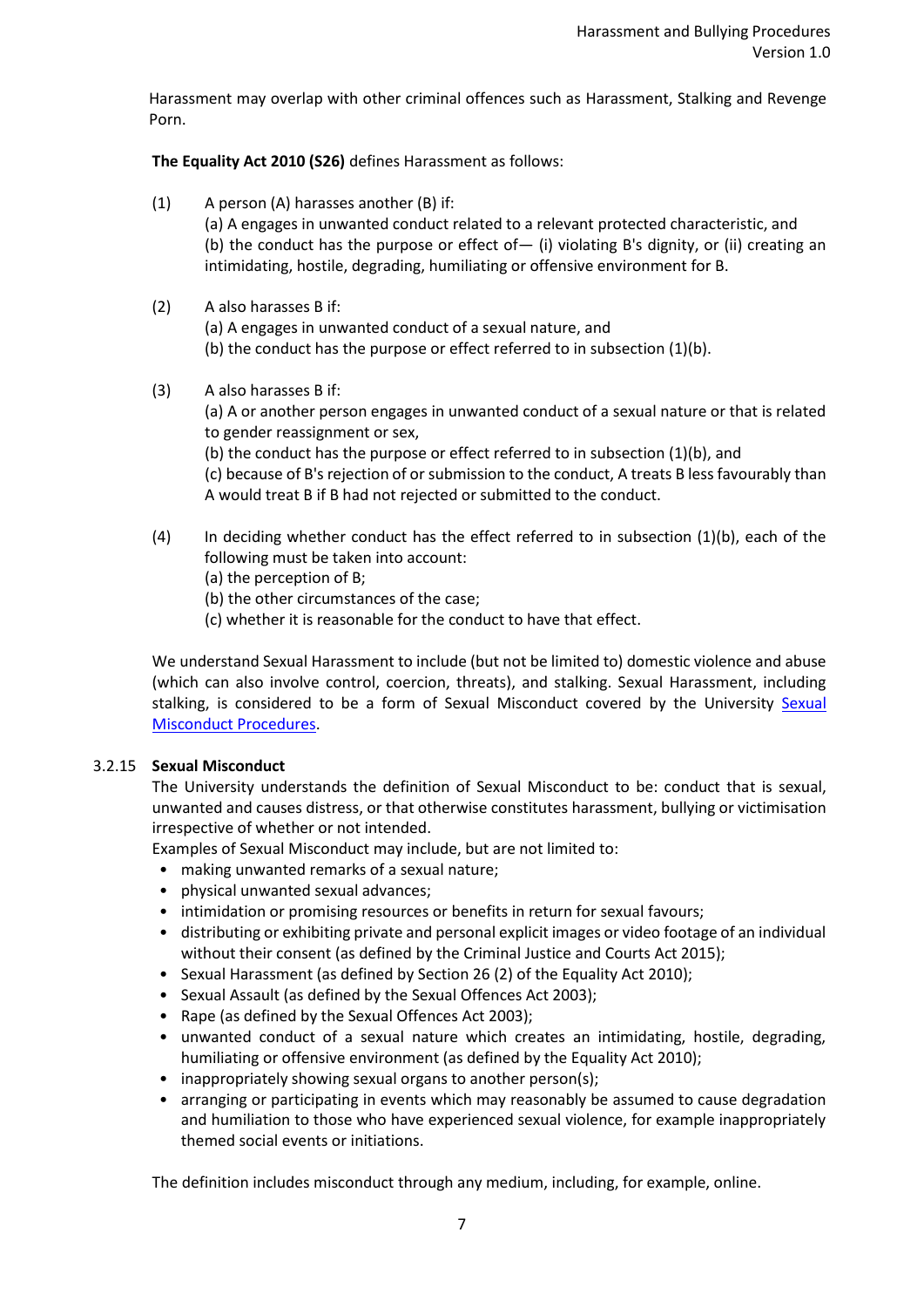Vexatious and/or malicious reporting of Sexual Misconduct will be an act of misconduct in and of itself and addressed via the appropriate process as appropriate (Staff Disciplinary Policy/Student Disciplinary Regulation).

For issues relating to Sexual Misconduct please see University [Sexual Misconduct Procedures](https://www.surrey.ac.uk/sites/default/files/2021-12/sexual-misconduct-policy.pdf)

#### 3.2.16 **Relationships**

The University values good professional relationships between all the members of our community. These relationships may be between staff members, staff members and students or between students. Any such relationship should be supportive, enabling good communication and creating a safe environment for all to thrive. Trust and confidence are important elements of this relationship.

Sexual relationships, romantic relationships or friendships between staff members and students can jeopardise the distinctive relationship that exists between these groups. All members of the University should be aware that such relationships can create both real and perceived conflicts of interest for both groups. This is particularly important in cases where the staff member has any academic, administrative, or advisory responsibility over the student. The University strongly discourages staff and students from engaging in relationships or close friendships in these circumstances. If any of these relationships begin, the staff member must notify their Head of Department/School and their local HR Business Partner. The student is strongly encouraged to contact the Students' Union for impartial advice and support.

Please be reassured that information will only be shared with a limited group to enable safeguards to be in place, if required. For example, an academic member of staff should not be involved in the assessment of the work of a student with whom there is a current or previous romantic/sexual relationship or a friendship. This is primarily to protect impartiality and enable a continued safe environment for work and study. This also serves to protect the member of staff from the possibility of accusations of favouritism and to protect the student from any danger that their work will be assessed more severely to emphasise the intention not to show favour. Any student who is having, or has had, a sexual/romantic relationship with a member of academic staff has the right and is encouraged to ask that their work be assessed by someone else.

All groups should be aware of the possible impact of the power balance of these relationships. Typically, the balance of power is likely to sit with the most senior staff member in the relationship or with the individual who has the perceived ability to impact the other individual's circumstances regardless of resistance. This may take the form of the possibility of promotions being blocked, or assessments being marked more severely. It is recognised that this balance can manifest itself in any number of ways. Possible impact of the power imbalance may see the individual with less perceived power being more willing to accommodate the requests and behaviour of the other in the relationship, in the hope that this will lessen the likelihood of the perceived negative action taking place. These responses may be an intentional or unintentional response to an individual's behaviour. Being mindful of this and how our actions may impact a colleague or student's behaviour will reduce the likelihood of these incidents taking place. Doctoral supervisors can have a significant ability to influence the progress and circumstances of postgraduate research students, and intimate relationships can entail a particularly acute power imbalance. As a consequence, romantic or sexual relationships between postgraduate research students and members of their supervisory team are prohibited.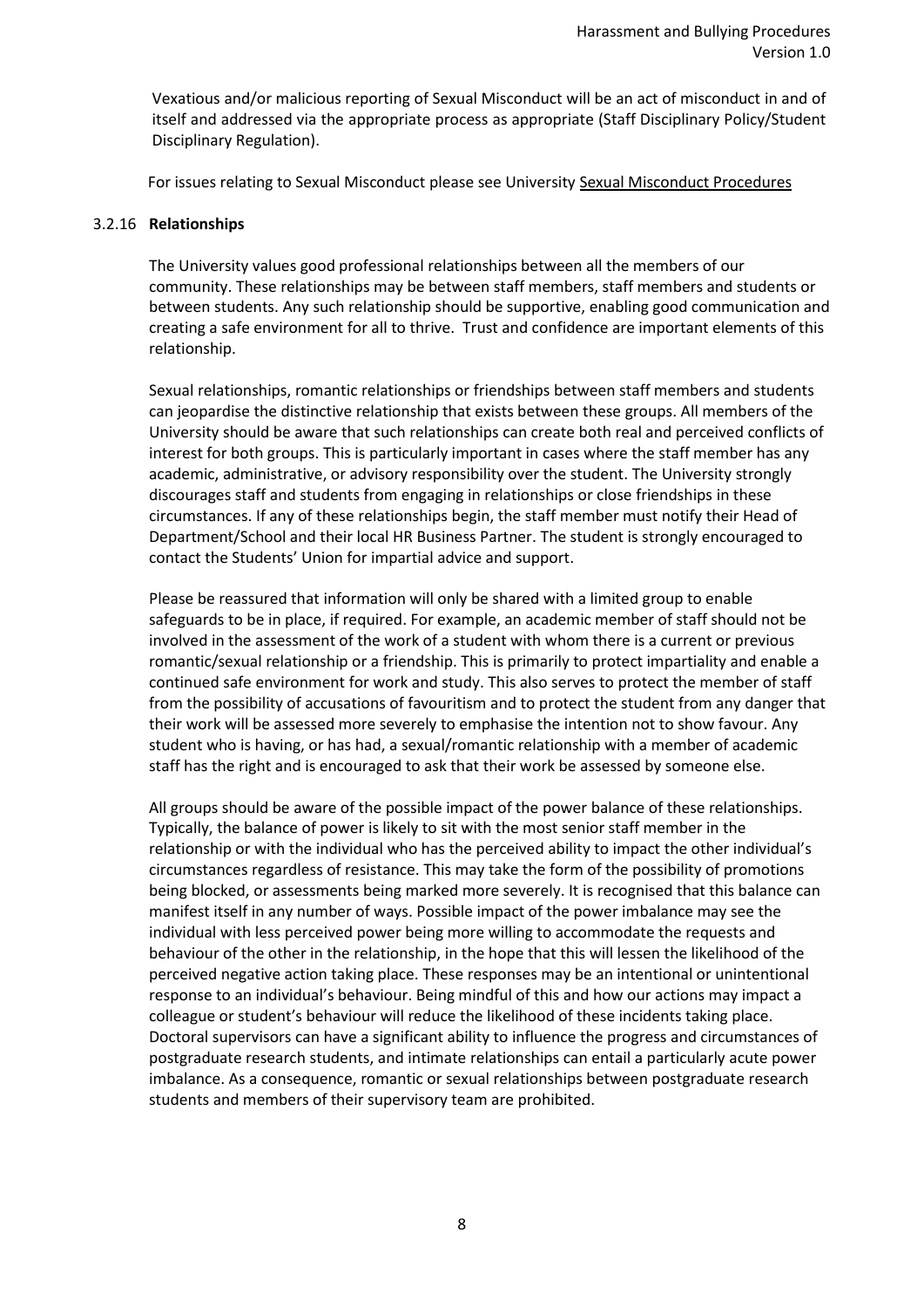# <span id="page-8-0"></span>**3.3 Behaviours**

The behaviours set out below may constitute Harassment or Bullying.

# 3.3.1 **Controlling Behaviour**

Controlling Behaviour is behaviour designed to make a person subordinate and/or dependent by isolating them from sources of support, exploiting their resources and capacities for personal gain, depriving them of the means needed for independence, resistance and escape and regulating their everyday behaviour. Examples may include (without limitation):

- separating individuals/teams from the group or team activities within a department/faculty or activities;
- denying individuals access to meetings with others without reason or justification;
- unjustifiably or unreasonably monitoring emails and communications of a person;
- discouraging access to or refusing permission to access training, seminars, conferences or other career development opportunities.

# 3.3.2 **Coercive Behaviour**

Coercive Behaviour is an act or a pattern of acts of assault, threats, humiliation and intimidation or other abuse that is used to harm, punish, frighten, or create dependence. Examples may include (without limitation):

- making direct or implied threats, such as threatening to revoke authorship and credit on publications and research papers;
- using verbal or physical intimidation to compel an individual into committing unethical conduct or breaching health and safety procedures.

#### 3.3.3 **Gaslighting**

Gaslighting is the manipulation by psychological means of a person (or group) which causes them to doubt themselves, their capabilities or their sense of reality. Examples may include (without limitation):

- a manager criticising an individual's work, then later denying they had done so;
- an individual being made to feel that their opinions, concerns, thoughts and feelings are incorrect or lack validity.

#### 3.3.4 **Microaggressions**

Microaggressions are brief and repetitive verbal, behavioural and environmental indignities, whether intentional or unintentional, that communicate hostile, derogatory, or negative slights and insults to a person or group. Examples may include (without limitation):

- asking a person 'where are you really from?';
- a teacher in the classroom asking for a 'strong man' to help carry equipment;
- comments such as 'you look so normal' to a person with a disability;
- continuing to mispronounce the names of students after they have corrected you repeatedly.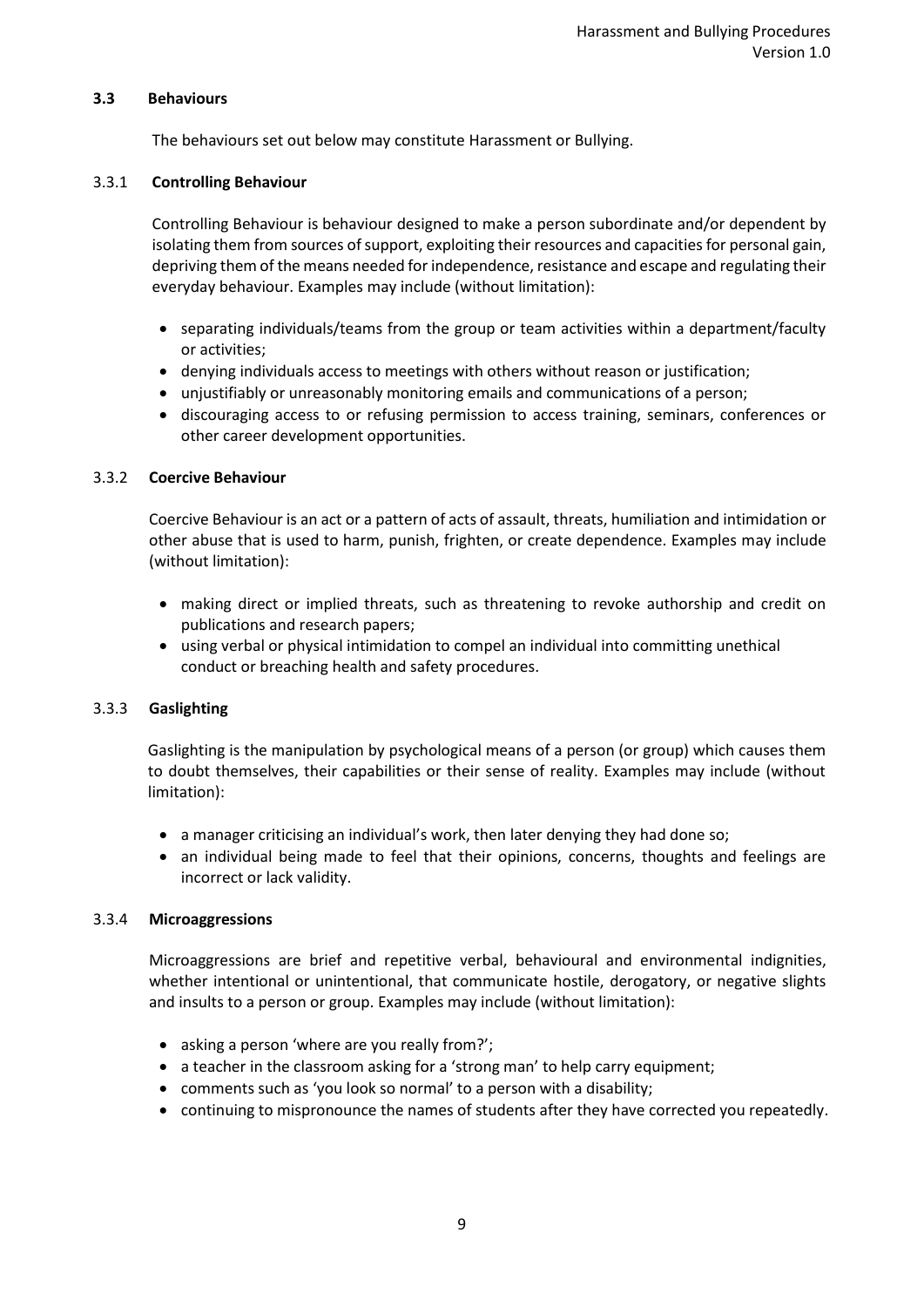# 3.3.5 **Banter**

Banter is the exchange of teasing remarks. Communication which some may consider to be banter is not acceptable if it falls into the categories of Harassment and/or Bullying. Banter may affect the person the comments are directed towards and others who overhear the comments. Examples may include (without limitation):

- making jokes about a person's appearance;
- publicly humiliating a person in front of others.

# 3.3.6 **Victimisation**

Victimisation is subjecting a person to detrimental treatment because they have reported Harassment and Bullying. Examples may include (without limitation):

- being marked as a 'trouble-maker';
- withdrawal of opportunities for promotion or advancement in academic career;
- threats of withdrawing funding or grants, withholding resources, information and opportunities.

# 3.3.7 **Members of the University**

Members of the University means current members of staff<sup>2</sup>, members of Council and registered Students at the University of Surrey including:

- applicants to the University who have accepted an offer of a place;
- those registered on the Foundation Year and award-bearing programmes delivered by the University; this includes new Students who have been through the online registration process and have yet to complete the main registration process and Students on their Professional Training Year;
- those registered to study for the award of academic credit delivered by the University;
- those registered to study for non-credit bearing modules/courses and non-award-bearing programmes delivered by the University;
- those registered as a student with another organisation operating in collaboration with the University and using University facilities, for example, Surrey International Study Centre (SISC);
- Postgraduate Research Students (who may also be employed by the University as a member of staff).

# 3.3.8 **Reporting Party**

The Reporting Party is the person(s) who witnessed or was subject to the alleged incident of Bullying, Harassment or Sexual Misconduct.

#### 3.3.9 **Responding Party**

The Responding Party is the person(s) whose behaviour it is alleged amounted to an incident of Bullying, Harassment or Sexual Misconduct.

 $2$  For individuals who are not directly employed by the University but who are connected to the University via their employment, please refer to Section 6.3 of this document.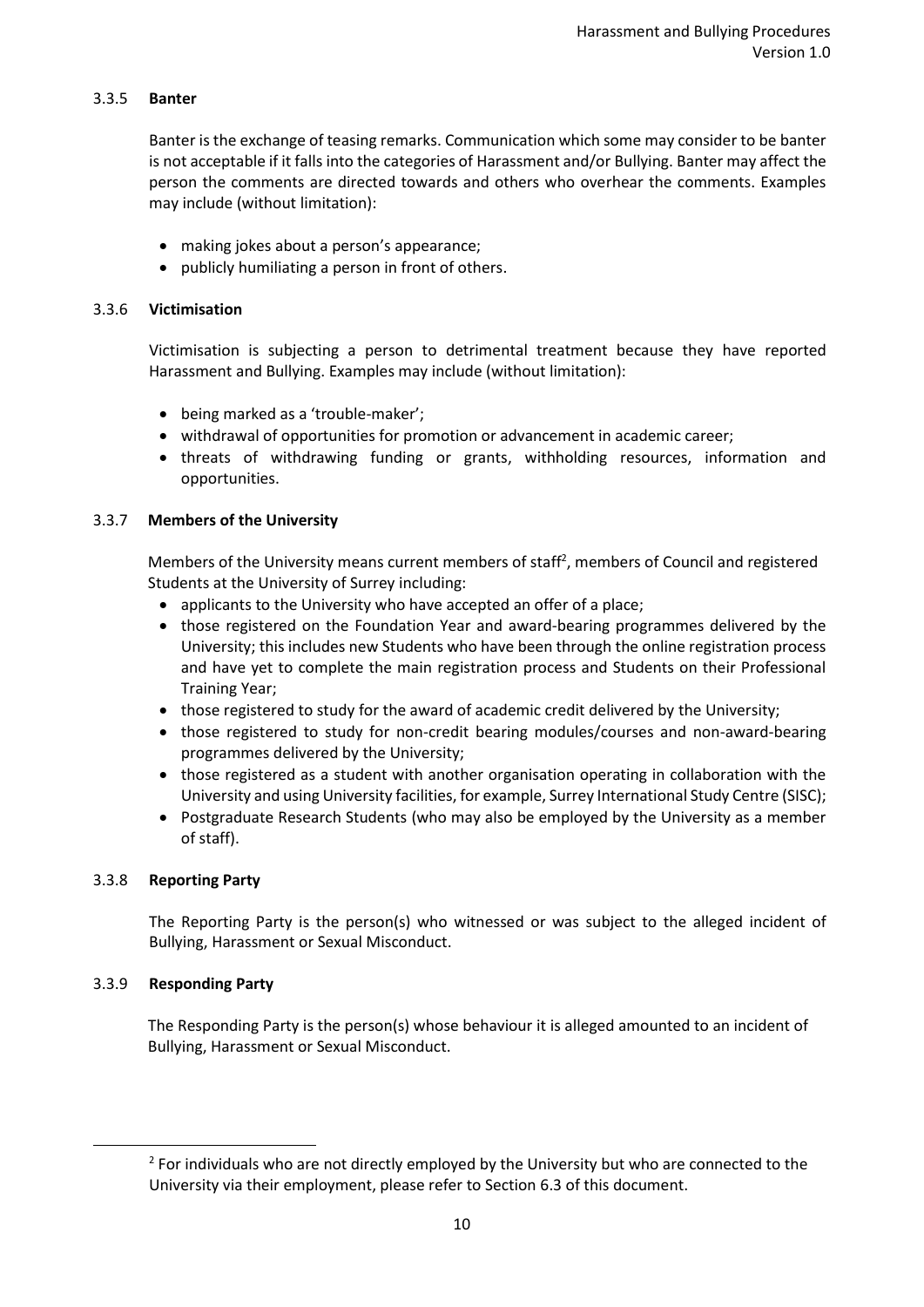# 3.3.10 **Authorised Person/Investigator**

The individual responsible for investigating allegations of Harassment and Bullying, in accordance with Staff and Student Disciplinary Regulations.

#### <span id="page-10-0"></span>**4 Who is responsible for this procedure?**

# 4.1 **University Leaders, Managers and Supervisors**

- 4.1.1 All **Leaders, Managers and Supervisors** have a responsibility to demonstrate and promote good practice to ensure a working and studying environment that is inclusive and respects the expectations laid out in this procedure. Managers are required to implement this procedure in their area and to ensure that all of their staff and students are aware of this procedure. Training and support are provided for managers to have the skills to discharge this responsibility.
- 4.1.2 When Harassment or Bullying has been reported or alleged to a Manager, they should:
	- **for staff,** contact the HR Advisory Team (HRAdvisory@surrey.ac.uk) or their local HR Business Partner for further advice;
	- **for students,** contact OSCAR (**oscar@surrey.ac.uk**) for advice on the application of this procedure if necessary;
	- highlight the support functions available to staff and students (e.g. Centre for Wellbeing, OSCAR, Human Resources, Trade Unions, Centre for Religious Life and Belief (Chaplaincy), Students' Union);
	- with guidance from the above support groups, and when appropriate, promptly explore what has happened and endeavour to support resolution of the situation;
	- seek to protect the complainant(s) from victimisation;
	- ensure that appropriate support is provided for any member of staff or student who makes a complaint or about whom a complaint is made, throughout the process.

#### 4.2 **Individual members of the University**

- 4.2.1 The University expects all members to treat others with respect, dignity, courtesy and consideration. All members of the University have the right to expect professional, respectful and inclusive behaviour from each other and have a reciprocal responsibility to behave professionally, respectfully and inclusively towards others. All members of the University have a personal responsibility to ensure that their conduct is in accordance with the standards set out in this procedure and the overarching Equality, Diversity and Inclusion Procedures.
- 4.2.2 All Members of the University are expected to actively promote and foster a working and learning environment that is free from Harassment and Bullying, in line with our values and aspirational culture. They must take reasonable measures to ensure that Harassment and Bullying does not occur within the University. To make a report see Section 5.
- 4.2.3 If members of the University witness Harassment or Bullying, and it is safe to intervene, they are encouraged to be active bystanders by speaking up. Wherever possible, people should ensure that those affected are aware of the options they have and they should also consider making a report themselves.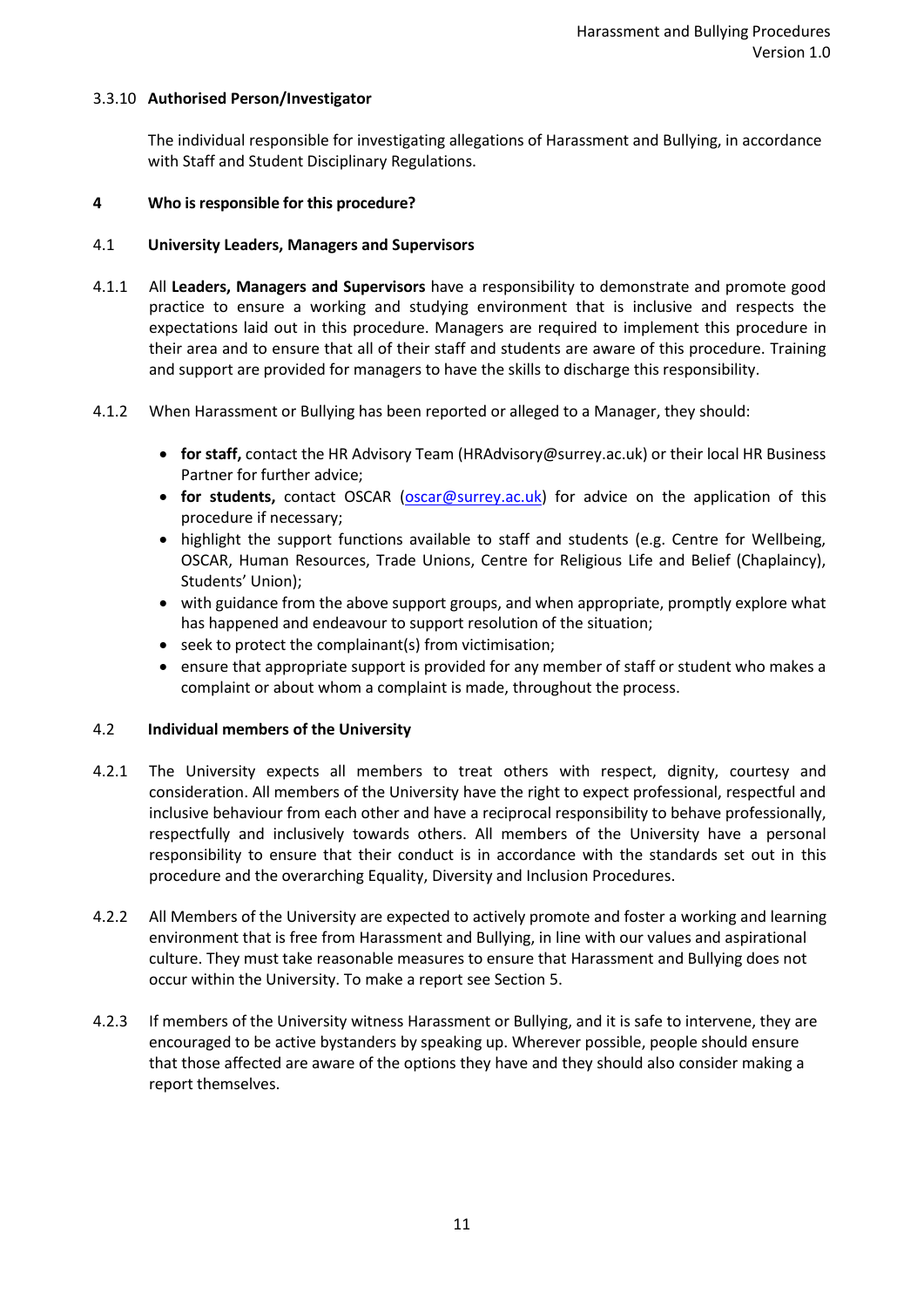#### <span id="page-11-0"></span>**5 Ways to disclose and report Harassment and Bullying**

Below is a list of actions individuals may take if they witness or experience bullying or harassment. While these are presented in order of formality, one step need not be completed before moving to the next. For instance, there will be some cases where early intervention is not appropriate or where a complainant may not feel safe or comfortable in engaging in such steps.

# 5.1 **Early intervention**

Early intervention is not obligatory and will not always be appropriate, but it can lead to a resolution where an honest and constructive conversation is possible. Such conversations may enable the person who experienced the bullying or harassment to explain how and why something was hurtful and enable the alleged bully or harasser to understand the consequences of their actions. If you are unsure of whether you should approach the situation in this way, please seek support from your HR representative, your line manager, your supervisor or from other University support services.

If a member of the University believes they or another member has been bullied or harassed, they may choose to:

- have an initial discussion with the alleged bully or harasser to raise their concerns (only when it is safe to do so);
- have an initial discussion with their own line manager or supervisor to facilitate a constructive conversation or help address the situation;
- members of staff who do not feel comfortable approaching the relevant line manager or supervisor may ask for support from the HR Advisory team [\(HRAdvisory@surrey.ac.uk\)](mailto:HRAdvisory@surrey.ac.uk), their local HR Business Partner or other colleagues in support roles (See Section 7);
- students who do not feel comfortable approaching the relevant member of staff may ask for support from a Personal Tutor, Supervisor, the Student Success Team, the Students' Union, Warden or member of Security staff. This list is not exhaustive.
- Postgraduate Researchers may also approach the Postgraduate Research Director, the Associate Dean for the Doctoral College or the Doctoral College for support.

Staff and students should approach individuals with whom they feel comfortable to discuss their concerns. Visitors or third parties may also report concerns of Harassment and Bullying towards or by members of the University. There are a number of routes available to seek advice and a listening ear for support and guidance from a range of staff and student support services (See Section 7).

#### 5.2 **Anonymous reporting**

If a member of the University has been harassed or bullied or is concerned that another member has been harassed or bullied, they can report the concern anonymously using [Report+Support.](https://reportandsupport.surrey.ac.uk/) Visitors or third parties may also report concerns of Harassment and Bullying towards, or by members of the University.

The University appreciates that for many reasons people may not feel comfortable reporting with their details. Therefore, this online form allows anonymous reporting. These reports provide statistical information which is used to inform our proactive and preventative work. This also allows us to monitor issues across the University. With anonymous reporting, the University will not be able to offer direct advice and are unlikely to begin any formal processes. If the report is very serious it may be forwarded to relevant parties, but there will be limits to our response.

Anonymous disclosures can be made at any time and can be made alongside any of the listed actions within this procedure.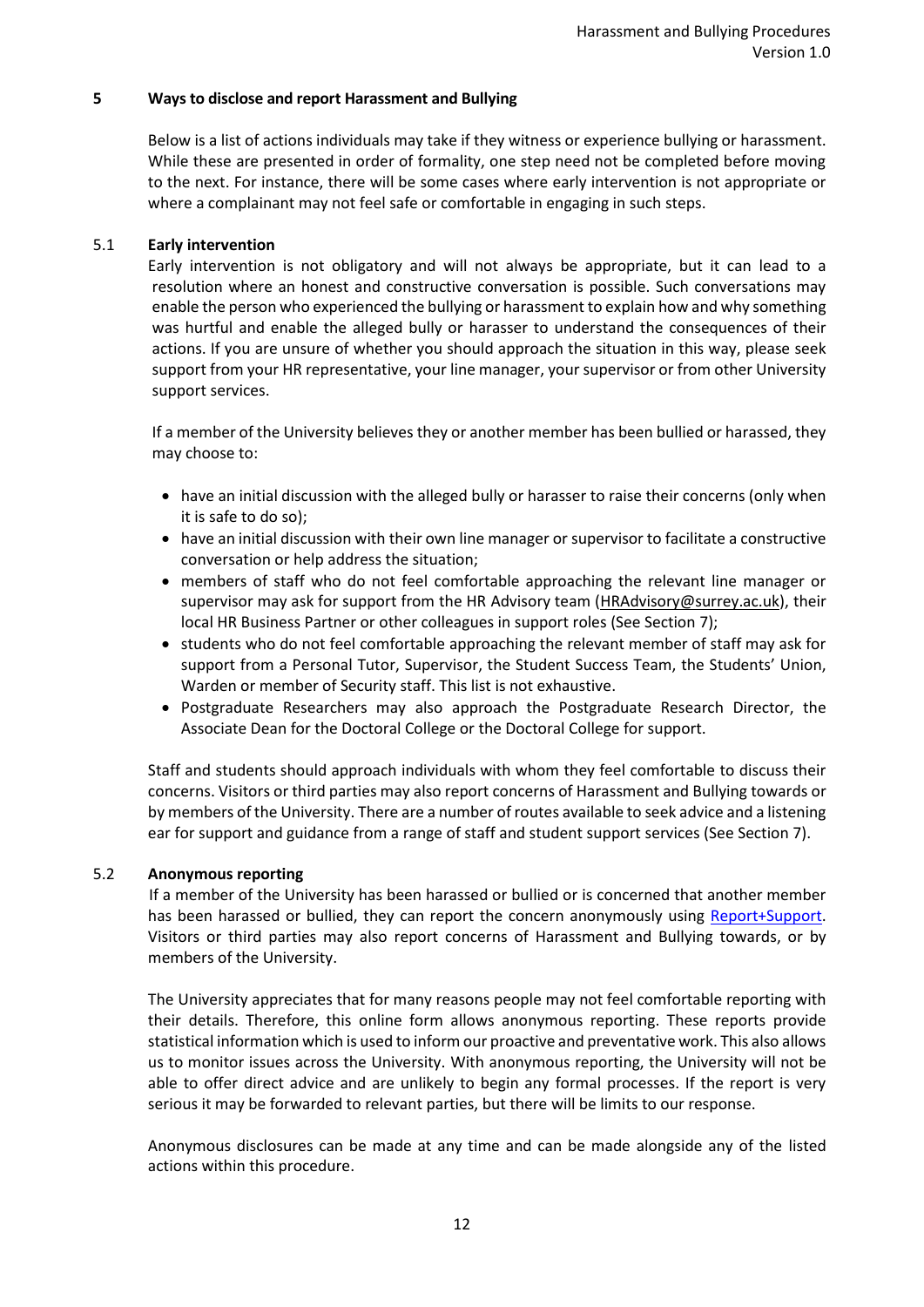#### **For Members of Staff who are reporting Harassment and Bullying**

# 5.3 **Report + Suppor[t https://reportandsupport.surrey.ac.uk](https://reportandsupport.surrey.ac.uk/)**

A website that offers direct help and guidance in confidence. Those who submit reports with contact details will hear back within three working days and receive advice and support. All submissions are treated impartially, with the appropriate level of investigation.

Report + Support is available 24 hours a day, allowing for a time and place that feels safest to the individual, with clear information about their options and signposting to appropriate support services for what they have experienced. The University monitors Report + Support during University working days between 09:00 and 17:00, Monday to Friday (only). It is not intended as an emergency response tool. In emergencies, our designated University Security team can be reached 24 hours a day, 7 days a week on 01483 683333.

Depending on the wishes of the reporting party, the report may result in action being taken in line with a relevant procedure and/or support services being signposted.

- 5.4 **Mediation** is an informal, voluntary process where a neutral third party is appointed to support the parties involved in a dispute in reaching a satisfactory outcome. The purpose of mediation is to create a safe environment where parties can communicate and work towards the restoration of a positive working relationship. The HR Advisory team, part of HR, will arrange mediation if it is appropriate and if both parties are comfortable engaging in it. It should be noted that a person can request mediation without making a formal complaint.
- 5.5 **Grievances** may be raised by employees who have been bullied or harassed or who consider that another member of the University has been bullied or harassed. In addition, Managers may engage the **Staff Disciplinary Policy** to deal with occurrences of bullying and harassment to which they become aware. It is not necessary for a grievance to have been issued for a manager to take this step. Members of staff reporting Harassment or Bullying by a student are advised to contact OSCAR for advice and support. In these cases, the **Student Disciplinary Regulations** would apply. The relevant policies are:
- 5.6 **Line Manager** will be able to provide support and signpost the reporting options (such as Report + Support).
- 5.7 **Human Resources Department <https://surreynet.surrey.ac.uk/staff-services/human-resources>** The HR Advisory Team will be able to advise and support colleagues across the University who feel that they are being impacted by any behaviours outlined within this procedure. The Advisory Team will be able to guide on the most appropriate reporting route, provide information on what support can be accessed and signpost to the other support teams/departments within the University.

#### 5.8 **Trade unions <https://surreynet.surrey.ac.uk/staff-services/trade-unions>**

Trade unions are organised groups of workers who come together to support each other in the workplace. The University of Surrey recognises three campus trade unions: Unison, UCU and Unite. Trade union representatives will be able to signpost the reporting options and what support is available.

#### 5.9 **Centre for Wellbeing<https://wellbeing.surrey.ac.uk/centre-for-wellbeing>**

The University's team of professional counsellors and mental health workers offers confidential support and can talk through how to make a report and what support is available.

5.10 The **[Religious Life and Belief Services \(Chaplaincy\)](https://campus.surrey.ac.uk/faith-and-spirituality)** is a resource for the whole University Community and includes Chaplains from a number of faiths. There are Chaplains available to see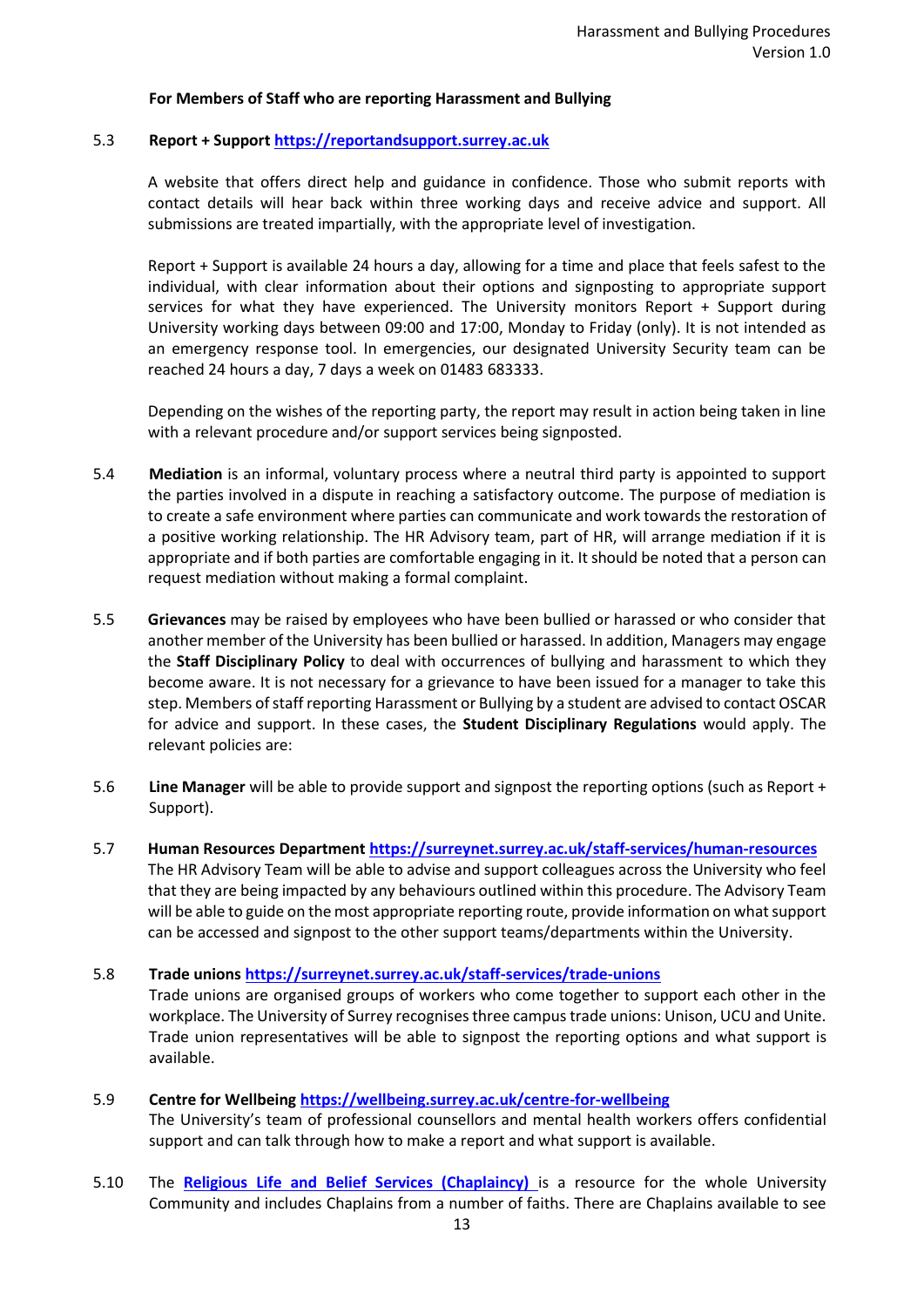any member of staff or student in confidence. You do not have to be of any faith or any particular faith to see a Chaplain: they are practiced listeners and have a wealth of experience in supporting people through relationship, work and study difficulties, spiritual and vocational issues, and can signpost to other services.

# 5.11 **Security Services - [www.surrey.ac.uk/security](http://www.surrey.ac.uk/security)**

Security officers can talk through how to make a report and what support is available.

# 5.12 **Early-Career Researchers (ECRs)**

The Doctoral College offers support and guidance to early career research staff (ECRs), broadly defined to include research staff on fixed-term contracts (postdocs), probationary lecturers, and teaching fellows. All staff who consider themselves ECRs can approach the Doctoral College for support and appropriate signposting.

# **For Students who are reporting Harassment and Bullying**

# 5.13 **Report + Support - [https://reportandsupport.surrey.ac.uk:](https://reportandsupport.surrey.ac.uk/)**

A website that offers direct help and guidance in confidence. Those who submit reports with contact details hear back within three working days and receive advice and support. All submissions are treated impartially, with the appropriate level of investigation.

Report + Support is available 24 hours a day, allowing for a time and place that feels safest to the individual, with clear information about their options and signposting to appropriate support services for what they have experienced. The University monitors Report + Support during University working days between 09:00 and 17:00, Monday to Friday (only). It is not intended as an emergency response tool. In emergencies, our designated University Security team can be reached 24 hours a day, 7 days a week on 01483 683333. The Warden team are also available 24/7 to support students in our residential accommodation.

Depending on the wishes of the reporting party, the report may result in action being taken in line with a relevant procedure and/or support services being signposted.

- 5.14 **Mediation** is an informal, voluntary process where a neutral third party is appointed to support the parties involved in a dispute and facilitate a conversation that hopefully results in an agreement with which everyone is satisfied. Students should contact the Hive for more details on the availability of mediation.
- 5.15 **Office of Student Complaints, Appeals and Regulation (OSCAR)** coordinate investigations of reported instances of bullying or harassment relating to students. Students who wish to make an allegation in relation to bullying or harassment should contact OSCAR via [www.surrey.ac.uk/oscar](http://www.surrey.ac.uk/oscar) If appropriate, HR and OSCAR will work together on cases involving both staff and students.
- 5.16 **Postgraduate Research (PGR) Students** may be both a student and a member of staff. PGR students may address complaints to OSCAR or use the **Staff Grievance Procedure** if appropriate*.*  The University recognises the complexities in relation to PGR students. **The Doctoral College** offers support and guidance to PGR students and has dedicated PGR staff to support enquiries.

#### 5.17 **Centre for Wellbeing - <https://wellbeing.surrey.ac.uk/centre-for-wellbeing>**

The University's team of professional counsellors, and mental health workers offers confidential support. All members can talk through how to make a report and what support is available.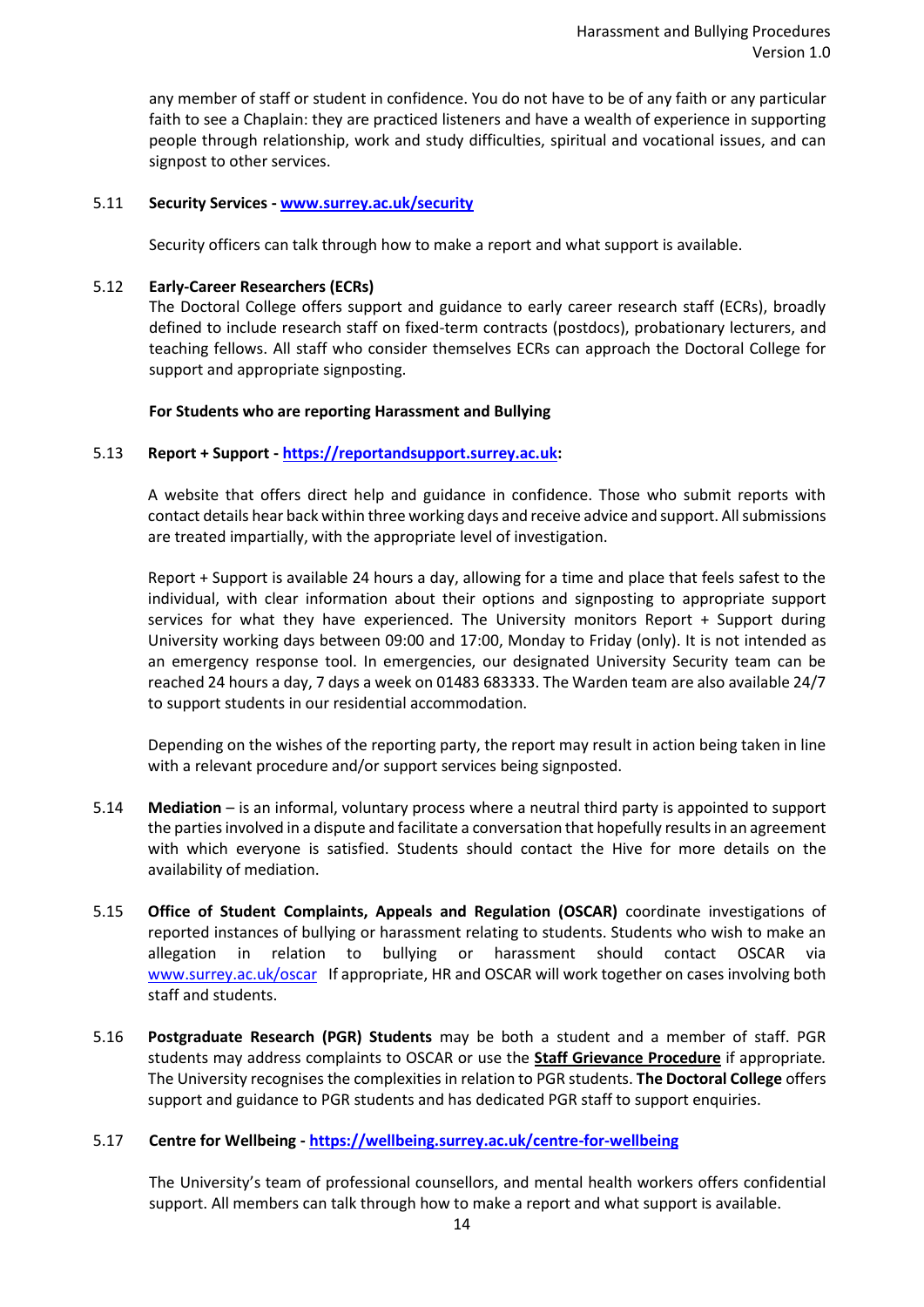5.18 The **[Religious Life and Belief Services \(Chaplaincy\)](https://campus.surrey.ac.uk/faith-and-spirituality)** is a resource for the whole of the University Community and includes Chaplains from a number of faiths. There are Chaplains available to see any member of staff or student in confidence. You do not have to be of any faith or any particular faith to see a Chaplain: they are practiced listeners and have a wealth of experience in supporting people through relationship, work and study difficulties, spiritual and vocational issues, and can signpost to other services.

#### 5.19 **Security Services - [www.surrey.ac.uk/security](http://www.surrey.ac.uk/security)**

All Officers can talk through how to make a report and what support is available.

## 5.20 **Students' Union - [www.ussu.co.uk](http://www.ussu.co.uk/)**

Members of our Students' Union team can talk through how to make a report and what support is available.

# 5.21 **Personal Tutor/Supervisor**

Personal Tutors and Supervisors will be able to signpost the reporting options and what support is available as this will be explained as part of their Personal Tutor training.

# <span id="page-14-0"></span>**6 What happens when a Report is made**

# 6.1 **Reports where the Responding Party is a Student**

- 6.1.1 Where a Report is received by the University making allegations against a Student, action will be taken in accordance with the Student Disciplinary Regulations or Regulations for Fitness to Practise (for Students studying Regulated Courses).
- 6.1.2 The Report will be investigated by an Authorised Person in accordance with the Student Disciplinary Regulations. If the matter is progressed via the Regulations for Fitness to Practise, the relevant Faculty will appoint an appropriate investigator. Investigations will be conducted by individuals independent of the parties concerned.
- 6.1.3 Consideration will be given by the Authorised Person or Investigator upon receipt of the Report, in conjunction with OSCAR, as to whether a Managed Exclusion Order should be sought. If the Responding Party resides in University accommodation, this may involve a move to alternative accommodation off or on campus. The Responding Party has the right to appeal against the terms of a Managed Exclusion Order. The process to be followed is outlined in the Procedure for Managed Exclusion Orders.
- 6.1.4 The Authorised Person or Investigator will normally have an initial meeting with the Reporting Party at the earliest opportunity. Within this meeting, the Reporting Party has the following options available to them (more than one option can be taken):
	- Request the University formally investigates the incident. Informal resolution of allegations of this nature is not normally appropriate and will not normally be recommended.
	- Report the incident to the Police, if not already done so.
	- Initiate support via Centre for Wellbeing and/or external agencies.
	- Take no further action at this time<sup>3</sup>.

<span id="page-14-1"></span><sup>&</sup>lt;sup>3</sup> The University reserves the right to refer a matter to the police if is assessed at any point that the Reporting Party and/or others are at risk of harm to themselves or from others. This would usually be discussed with the Reporting Party.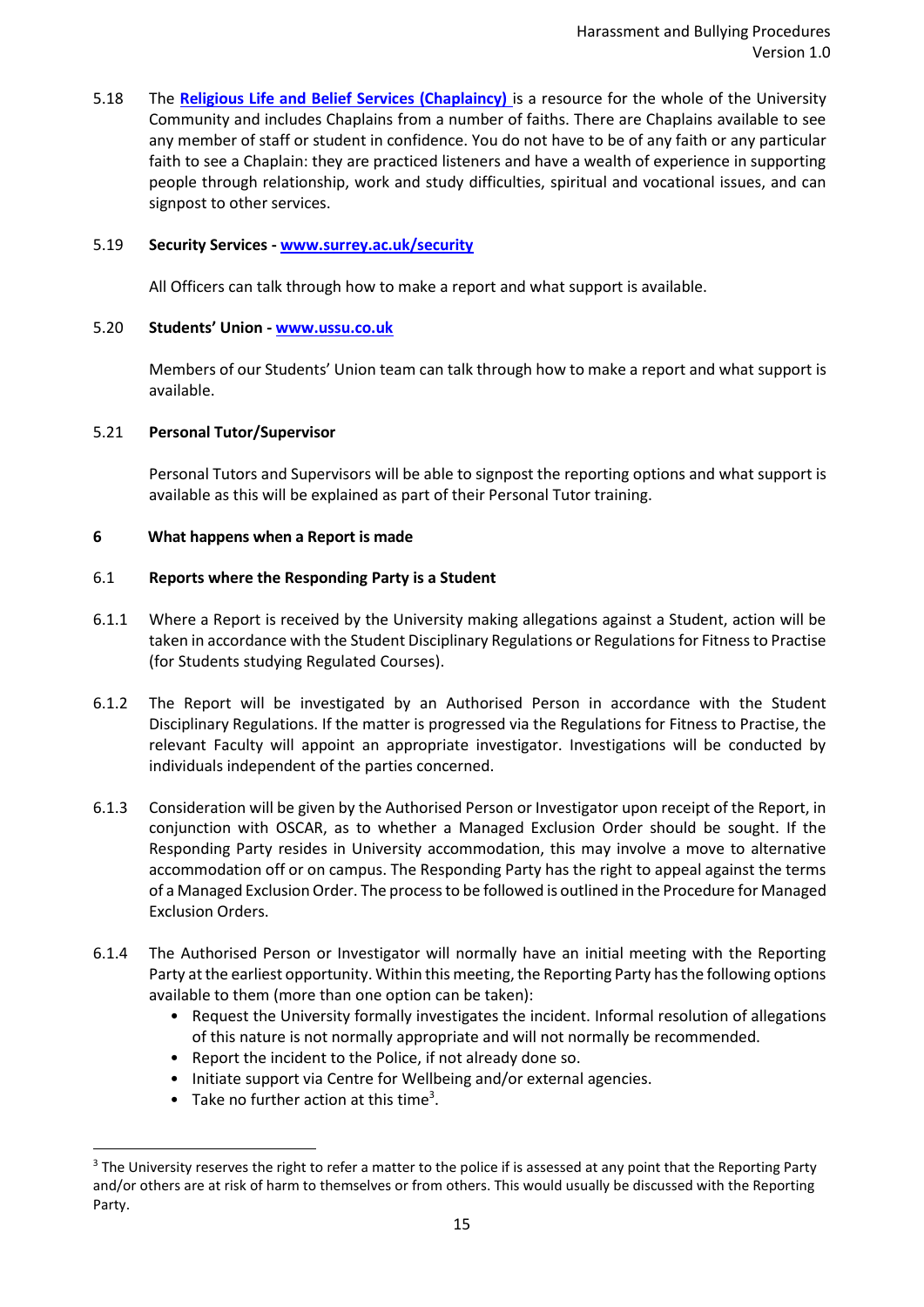- 6.1.5 A procedure will be agreed for timely communications with reporting and responding parties.
- 6.1.6 Once the Authorised Person or investigator has completed their investigation, a minor misconduct sanction may be issued<sup>4</sup>. The Responding Party may appeal against any findings or sanctions<sup>5</sup>. The Reporting Party does not have the right to appeal the outcome.
- 6.1.7 Alternatively, the matter may be referred for consideration by a Student Disciplinary Panel or Fitness to Practise Panel as a potentially major breach of University regulations. It is also possible that no further action will be taken at this point if there is insufficient evidence to support the allegation(s). The Responding Party is entitled to be accompanied at any such Panel hearing by a friend or a member of the Students' Union.
- 6.1.8 Panel members will be independent of the investigatory process and are asked to declare any potential conflict of interest. One of the Panel members will be a representative of the Students' Union. Witnesses may be invited to attend the hearing, and this could include the Reporting Party. If the Reporting Party attends the hearing, measures will be put into place to safeguard this individual.
- 6.1.9 Student Disciplinary Panel and Fitness to Practise Panel hearings are conducted in accordance with the Procedure for Hearings by Panel, possible outcomes include but are not limited to warnings, expulsion, suspension from studies, and exclusion. The Responding Party may appeal against any findings or sanctions. The Reporting Party does not have the right to appeal the outcome.

# 6.2 **Reports where the Responding Party is a Member of Staff**

- 6.2.1 Where a Report is received by the University making allegations against a member of staff, action will be taken in accordance with the Staff Disciplinary Policy. Investigations will be conducted by individuals independent of the parties concerned.
- 6.2.2 A Human Resources Business Partner/Advisor will normally have an initial meeting with the Reporting Party. Within this meeting, the Reporting Party has the following options available to them (more than one option can be taken):
	- request the University formally investigates the incident. Informal resolution of allegations of this nature is unlikely to be appropriate and will not normally be recommended.
	- report the incident to the Police, if not already done so.
	- initiate support via Centre for Wellbeing and/or external agencies.
	- tak[e](#page-14-1) no further action at this time<sup>3</sup>.
- 6.2.3 To support all parties, neutral precautionary measures may be implemented (including, but not limited to, a no contact instruction for both parties and boundaries within University academic units or service areas). During the investigation, the investigating manager and HR Business Partner/Advisor will assess the risk, and this may result in the Responding Party being suspended from work in accordance with the Staff Disciplinary Policy. A suspension does not signify a view on the part of the University that the Responding Party has committed an alleged offence.
- 6.2.4 A procedure will be agreed for timely communications with Reporting and Responding parties.
- 6.2.5 The investigating manager along with the Human Resources Business Partner will decide if following the investigation, there is a disciplinary case to answer. This could result in no further action, an informal warning or the matter being referred to a Disciplinary Panel hearing.

<sup>4</sup> In accordance with the Student Disciplinary Regulations

<sup>5</sup> In accordance with the Student Disciplinary Regulations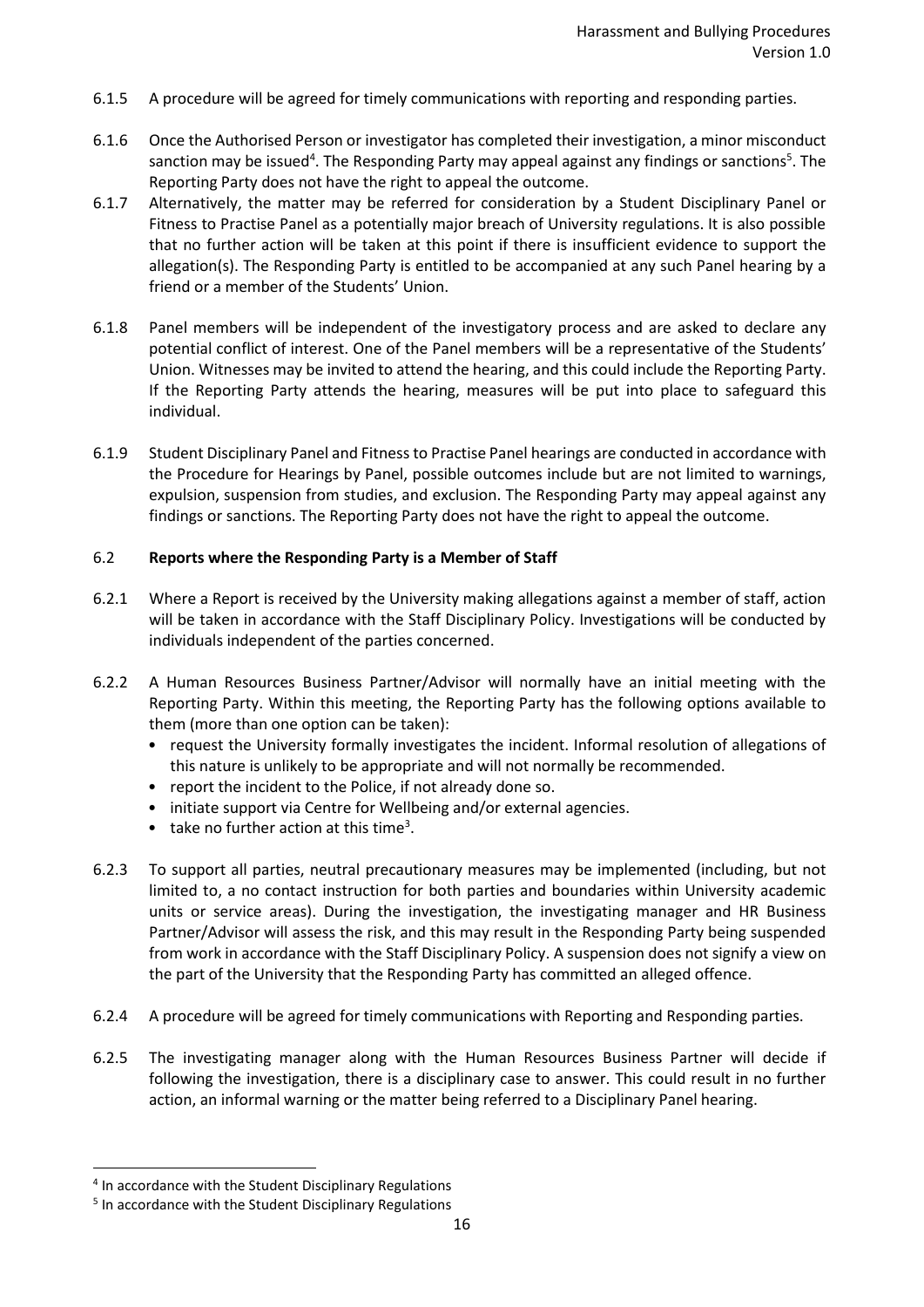6.2.6 Hearings are conducted in accordance with the Staff Disciplinary Policy. Disciplinary Panel members will be independent of the investigatory process and are asked to declare any potential conflict of interest. Witnesses may be invited to attend the hearing, and this could include the Reporting Party. If the Reporting Party attends the hearing, measures will be put into place to safeguard this individual. Possible outcomes of Disciplinary Panel hearings include no further action, first written warning, final written warning, and dismissal. The Responding Party may appeal against any findings or sanctions. The Reporting Party does not have the right to appeal the outcome.

# 6.3 **Third Party Reporting**

# 6.3.1 **Reports where the Responding or Reporting Parties are indirectly employed by the University/undertaking a service for the University**

- 6.3.2 Where the Responding Party is not directly employed by the University but has a connection to the University via their employment, the University will consider whether it would be proportionate in the circumstances to notify that employer and/or to end the working relationship with the individual or their employer. This will be treated on a case-by-case basis and normally after receiving advice from Human Resources and/or Governance and Risk Assurance support. Examples of individuals who may fall into this category include, but are not limited to:
	- contractors;
	- agency staff;
	- franchise staff and similar (e.g. Simply Fresh staff);
	- people who perform a service to the University away from our campus (e.g. a lecturer at an overseas University where a Surrey Student is on Exchange).
- 6.3.3 If appropriate, the University may also take action in accordance with Section 6.4 of this document.
- 6.3.4 Where the Reporting Party is indirectly employed by the University or is undertaking a service for the University, any report should be discussed with a member of the HR Advisory Team or the lead University staff member. Reports can also be made via [Report+Support.](https://reportandsupport.surrey.ac.uk/)

#### 6.4 **Reports where the Responding Party is a member of the public**

- 6.4.1 Where a Report is received by the University making allegations against a member of the public, the Head of Security (or their nominee) will consider the appropriateness of a banning order.
- 6.4.2 The Head of Security will normally have an initial meeting with the Reporting Party. Within this meeting, the Reporting Party has the following options available to them (more than one option can be taken):
	- report the incident to the Police, if not already done so.
	- initiate support via Centre for Wellbeing and/or external agencies.
	- $\bullet$  $\bullet$  $\bullet$  take no action at this time<sup>3</sup>.

# 6.5 **Reports involving those under 18 and those considered Adults at Risk**

Reports involving those under 18 and those considered as Adults at Risk, will be referred to the Designated Safeguarding Lead (DSL) and the investigation and subsequent actions will be in line with the Safeguarding Procedures and in collaboration with the DSL.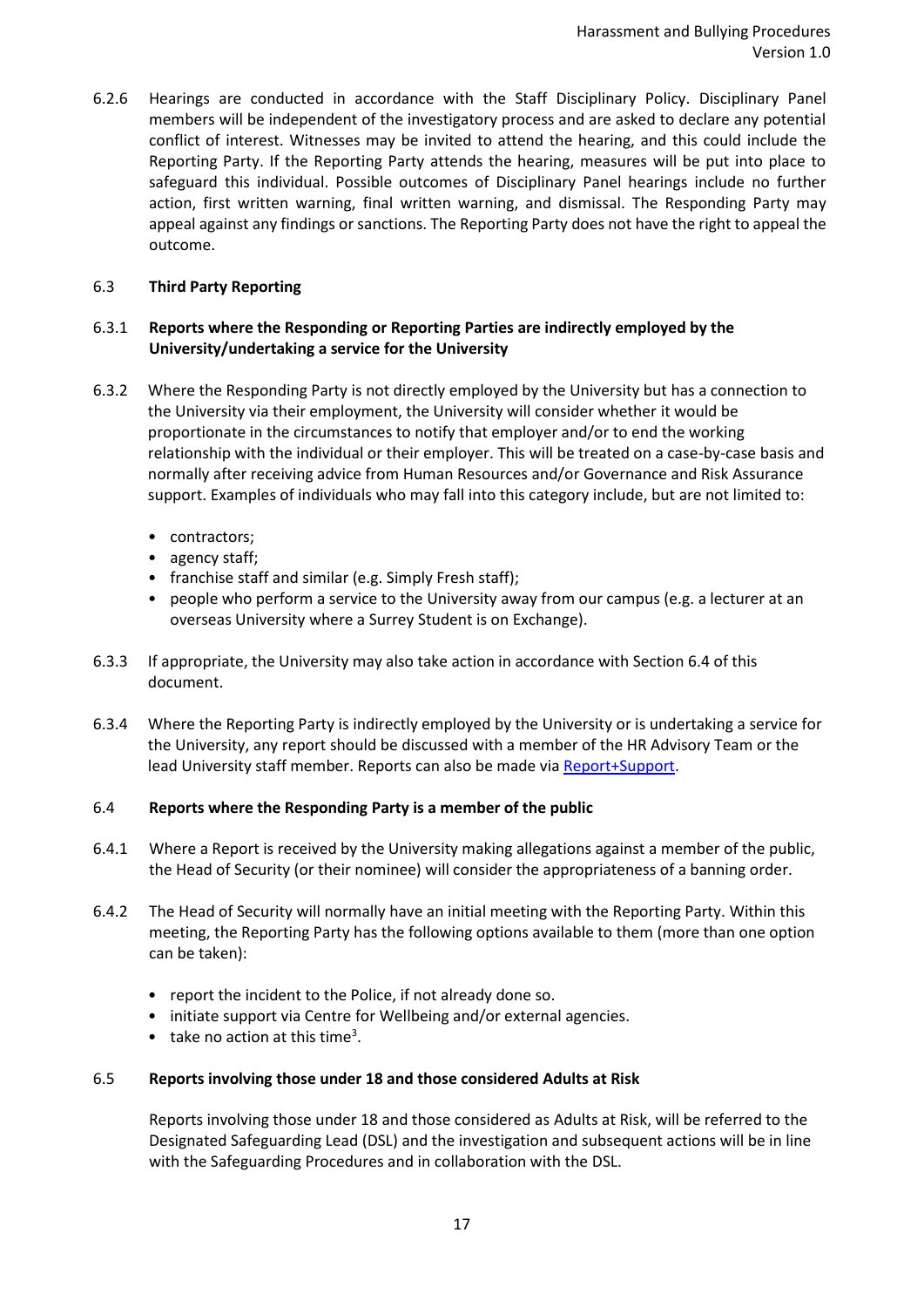# <span id="page-17-0"></span>**7 Support**

- 7.1 Harassment and Bullying can cause humiliation, isolation, loss of confidence and serious harm to mental health and wellbeing in both the short-term and longer-term. Support services are available to members of the University who have experienced, witnessed or been accused of bullying and harassment.
- 7.2 Support is available for all members of the University regardless of whether a formal report or complaint is made and irrespective of the outcome of any investigation. Both Reporting and Responding parties have equitable access to internal and external support and they will each have a member of staff assigned to them to offer welfare and pastoral support.
- 7.3 The [Report+Support](https://reportandsupport.surrey.ac.uk/) website contains comprehensive information on the variety of support available to anyone involved in incidents of Sexual Misconduct (for example the Reporting Party, Responding Party and witnesses)[. Report+Support](https://reportandsupport.surrey.ac.uk/) is a website that offers direct help and guidance in confidence.
- 7.4 If the Reporting Party or Responding Party holds a current accommodation license with the University, consideration will be given on a case-by-case basis as to whether alternative accommodation should be offered.
- 7.5 Any member of the University who is dissatisfied with how the University has handled matters relating to bullying and harassment may be eligible to raise a student complaint (Procedure for Complaints) or staff grievance (University Grievance Policy). Eligibility and time limits for raising cases are outlined in the related documents.

# <span id="page-17-1"></span>**8 Confidentiality and information sharing**

- 8.1 Confidentiality will be maintained, where possible, in recognition of the sensitive nature of allegations/reports. Throughout all proceedings, the University will act in compliance with data protection legislation. It may be necessary to share sensitive information in order to facilitate an investigation (see Section 8.4). Details of relevant privacy notices can be found here: [https://www.surrey.ac.uk/student-support-services-privacy-notice.](https://www.surrey.ac.uk/student-support-services-privacy-notice)
- 8.2 Under data protection legislation the University may share personal data with the consent of the data subject, unless there is a stated exception (see 8.3 below). If, during any proceedings in which an individual is involved, they request access to such data as being relevant to the proceedings, the individual may be referred to the "Make a Privacy Request" web form at: [https://www.surrey.ac.uk/information-governance/make-privacy-request.](https://www.surrey.ac.uk/information-governance/make-privacy-request)
- 8.3 In exceptional circumstances, information may be shared with appropriate authorities, including external entities (e.g. Police, Social Services), without the consent of the data subject. This includes, but is not limited to, where it is necessary to protect the vital interests of the data subject and/or where a safeguarding concern has been raised. This may include information of a personal and/or sensitive nature. With respect to safeguarding concerns, this would normally be in consultation with the University's Safeguarding Officer.
- 8.4 Information, including that of a personal and/or sensitive nature (special category data), may be shared between members of University staff, and/or members of staff of the Surrey International Study Centre (SISC), and/or other appropriate authorities/institutions, where there is an appropriate lawful basis for the sharing and it is deemed necessary, in order to facilitate the effective functioning of the University's policies and procedures, and/or to ensure the safety of members of, and visitors to, the University, in accordance with relevant privacy notices.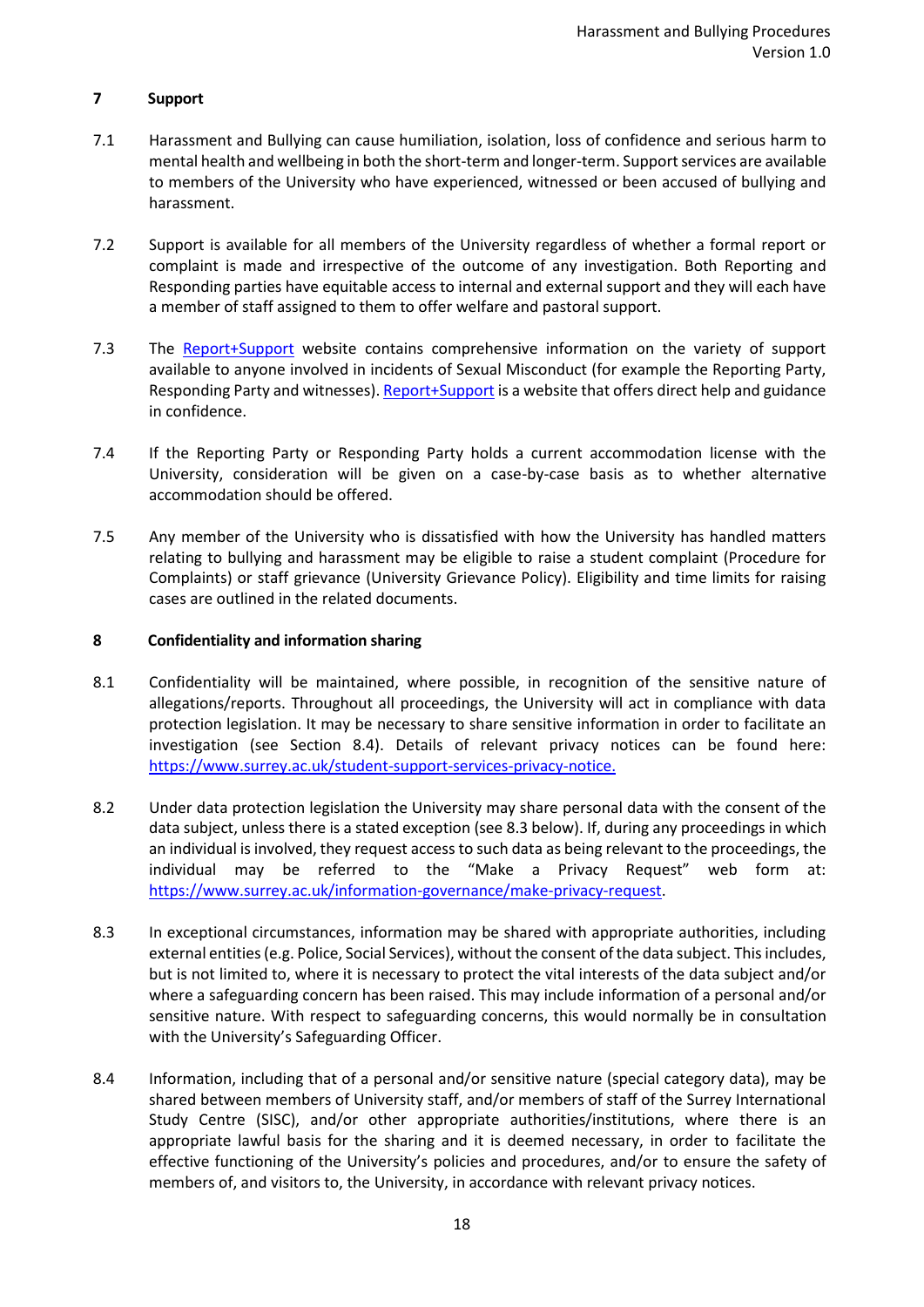- 8.5 If a Reporting Party, or other interested party, wishes to gain access to information pertaining to a case that has been administered, in full or part, by OSCAR or Human Resources, then they may make a request to OSCAR/Human Resources, and this will be considered on a case-by-case basis. An assessment will be made as to the potential risks/benefits to all concerned parties of sharing the requested information. This could include, but is not limited to, the outcome of a student/staff Disciplinary Panel hearing, or matters concerning an investigation. This would be in accordance with relevant privacy notices, and normally in consultation with the Information and Governance team, if appropriate. The University will proactively endeavour to ensure reporting parties receive appropriate and timely updates on the outcomes of cases. Individuals can contact the Information and Governance team directly if they have any queries or concerns.
- 8.6 A failure to appropriately respect confidentiality and/or data protection requirements could result in disciplinary action being taken against that individual.
- 8.7 Anonymised aggregated information concerning Student Disciplinary, Fitness to Practise, or other student/staff casework, may be shared publicly, and/or form part of training exercises, where such information is considered to be of wider interest or relevance. This would be in accordance with relevant privacy notices, and normally in consultation with the Information and Governance team, if appropriate.

#### <span id="page-18-0"></span>**9 Governance Requirements**

# 9.1 **Implementation: Communication Plan**

This procedure will be communicated in a variety of ways:

- SurreyNet launch
- A Leader's Alert
- Senior Leaders Pledge
- Inclusion at Staff Induction
- Inclusion at Faculty/Department Induction
- Referenced in the Staff Handbook
- Process infographics and video case studies to be produced for students and staff to 'demystify' and instill confidence in process.
- Harassment and Bullying web page (on Equality, Diversity and Inclusion pages) providing FAQs and procedures info broken down into clear sections with strong links to Report+Support website, Human Resources, My Surrey, Students Union and Wellbeing
- Data will be gathered, monitored and used to address ongoing concerns and ensure effectiveness of procedures. Mechanisms include: Annual Report and Support report [https://reportandsupport.surrey.ac.uk/support/analysis-of-report-support-submissions;](https://reportandsupport.surrey.ac.uk/support/analysis-of-report-support-submissions) EDI dashboard including a Harassment and Bullying KPI; Staff survey data (quantitative and qualitative monitoring); Equality networks/Union/FEDIC feedback.

# 9.2 **Implementation: Training Plan**

Training and learning will be provided for all staff and students to set expectations of behaviour and for managers to equip them to respond and support. The principles of this procedure will be embedded within the following training:

# **Staff training:**

- Diversity in the Workplace e-learning module
- Race Equity e-learning module
- Active Bystander module (to be developed) with more general awareness about Harassment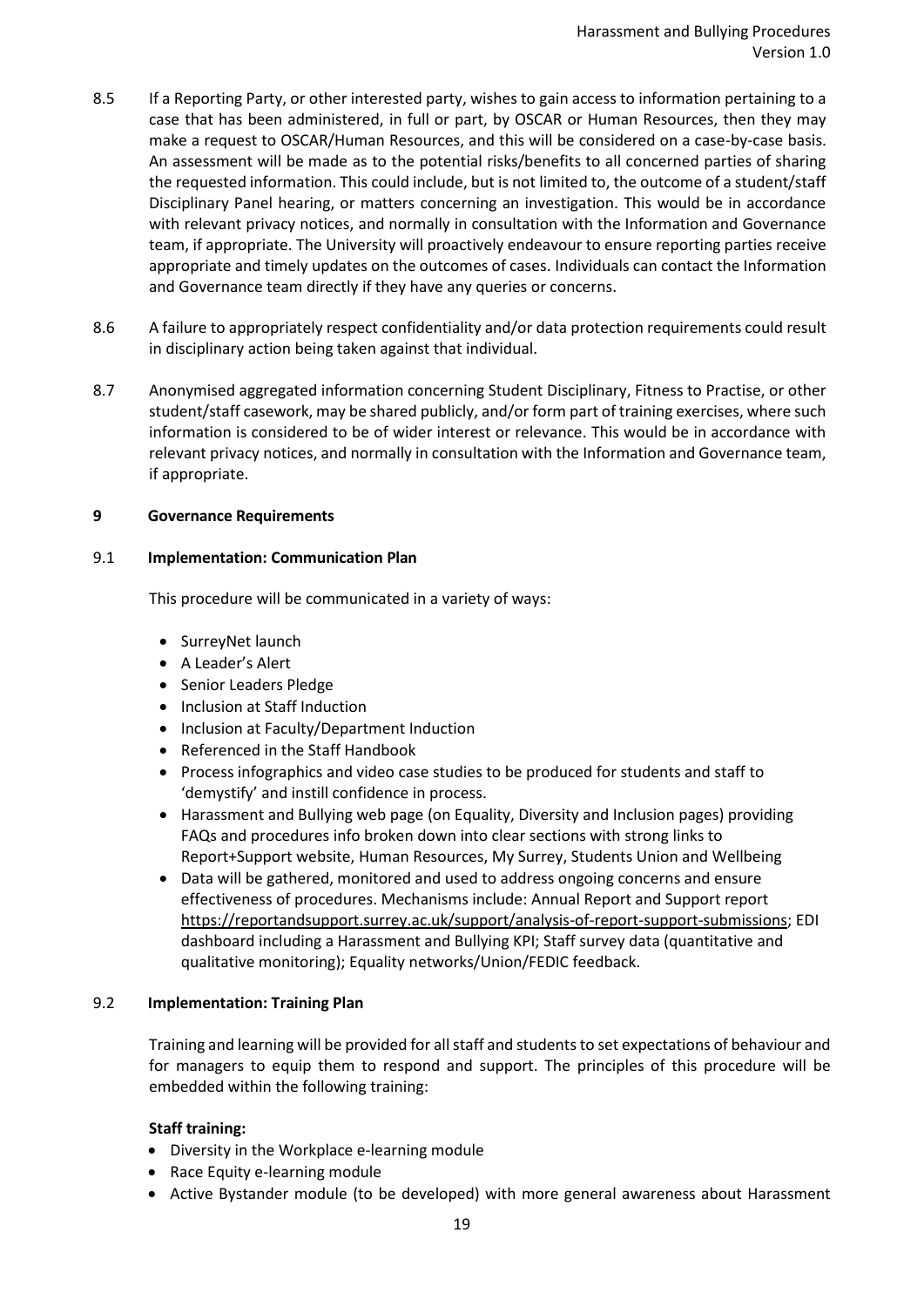and Bullying

- LGBTQIA+ Awareness Training
- Unconscious Bias Training
- Islamophobia, Antisemitism and Religious literacy training (in development)
- Personal Tutor training
- Doctoral College are providing training for Doctoral College Team
- Line Manager training
- A set of webpages on EDI website with toolkit/factsheet style info explaining this procedure and relevant process.

#### **Student training:**

- Zero tolerance to Hate e-learning module currently being created with Advance HE
- Social media campaign/Instagram takeovers
- Students Union campaigns
- Inclusive Curriculum review.

#### 9.3 **Advice about this procedure**

Advice about the operation of this procedure can be obtained via the Equality, Diversity and Inclusion team, the Human Resources Department and Office of Student Complaints, Appeals and Regulation (OSCAR).

#### 9.4 **Failure to comply**

The following may be treated as misconduct under the Staff disciplinary policy and procedures for academic and non-academic staff or Student Disciplinary Regulations:

- failing to comply with this procedure;
- making false, malicious, or vexatious allegations under this procedure; or
- retaliating against or victimising staff or students who make complaints or participate in good faith in investigations under this procedure.

# 9.5 **Review**

- 9.5.1 Major changes may be reviewed and agreed by EDI Executive before becoming operational.
- 9.5.2 Minor changes will be agreed by the operational owners before becoming operational.
- 9.5.3 This procedure will be monitored on an ongoing basis by Equality, Diversity and Inclusion. Equality, Diversity and Inclusion reports to the Executive Board and Council regularly via the EDI Executive.

#### 9.6 **Legislative Context and Higher Education Sector Guidance or Requirements**

- Equality Act 2010
- Criminal Justice and Courts Act 2015
- Sexual Offences Act 2003
- [Statement of expectations](https://www.officeforstudents.org.uk/media/d4ef58c0-db7c-4fc2-9fae-fcb94b38a7f3/ofs-statement-of-expectations-harassment-and-sexual-misconduct.pdf) for preventing and addressing harassment and sexual misconduct affecting students in higher education, Office for Students (2021)
- [Changing the culture: our work on tackling harassment,](https://www.universitiesuk.ac.uk/topics/equality-diversity-and-inclusion/changing-culture-our-work-tackling) UUK Guidance (2022)
- [UUK guidance on tackling staff-to-student sexual misconduct,](https://eur02.safelinks.protection.outlook.com/?url=https%3A%2F%2Fwww.universitiesuk.ac.uk%2Fwhat-we-do%2Fpolicy-and-research%2Fpublications%2Fchanging-culture-tackling-staff-student&data=04%7C01%7Cj.mccarthy-holland%40surrey.ac.uk%7C60a0bfec4e1b42af91dd08da029e5b52%7C6b902693107440aa9e21d89446a2ebb5%7C0%7C0%7C637825176412652659%7CUnknown%7CTWFpbGZsb3d8eyJWIjoiMC4wLjAwMDAiLCJQIjoiV2luMzIiLCJBTiI6Ik1haWwiLCJXVCI6Mn0%3D%7C3000&sdata=N80MgcXAu0XqIaqX2M2U9LmWkTgYUHocgoFV%2BfXuACo%3D&reserved=0) UUK Guidance (2022).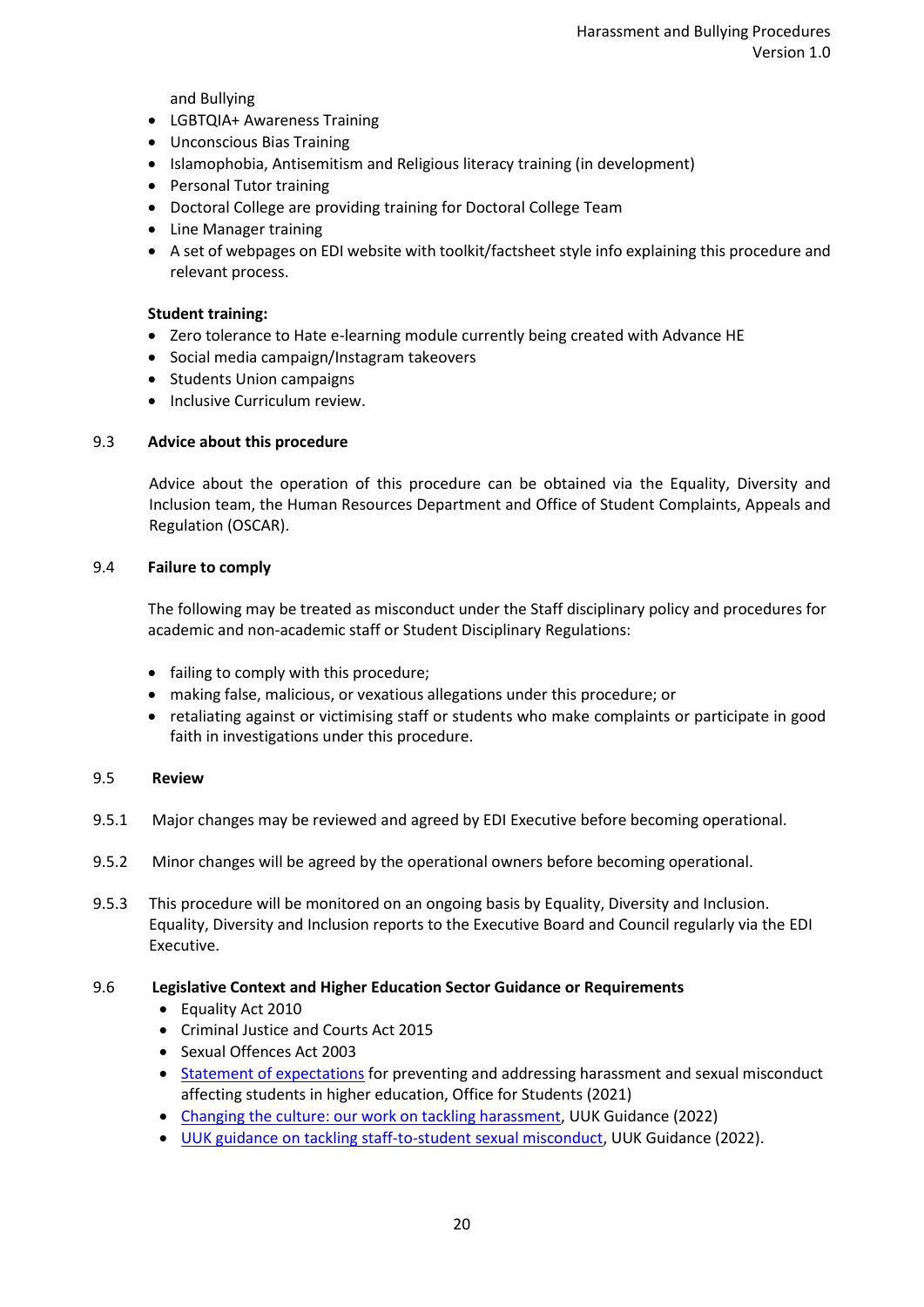# 9.7 **Sustainability**

This procedure will have no environmental impact with regards energy consumption or associated carbon emissions.

# 9.8 **Health and Safety**

Health and safety implications have been considered during the drafting of this procedure and are incorporated (where necessary).

# <span id="page-20-0"></span>**10 Stakeholder Engagement and Equality Impact Assessment**

- 10.1 An Equality Impact Assessment was completed on 18/03/2022 and is held by the Authorised Co-ordinator.
- 10.2 Stakeholder Consultation was completed, as follows:

| <b>Stakeholder</b>           | <b>Nature of Engagement</b>      | <b>Date</b> | <b>Name of Contact</b>   |
|------------------------------|----------------------------------|-------------|--------------------------|
| <b>OSCAR</b>                 | <b>Working Group</b>             | Jan 2022    | <b>Glenn Moulton</b>     |
| <b>Human Resources</b>       | <b>Working Group</b>             | Jan 2022    | James Smith              |
| Students' Union              | <b>Working Group</b>             | Jan 2022    | Ajay Ajimobi (President) |
| <b>Student Success Team</b>  | <b>Working Group</b>             | Jan 2022    | Javayria Masood          |
| <b>Doctoral College</b>      | <b>Working Group</b><br>Jan 2022 |             | Kate Gleeson/Alex Pavey  |
| <b>Security Services</b>     | <b>Working Group</b>             | Jan 2022    | Mark Chatterton          |
| Governance                   | <b>Consultation -Teams/Email</b> | Feb 2022    | Steve Allen/Elizabeth    |
|                              |                                  |             | Powis/Andrea Langley     |
| <b>Chief Student Officer</b> | <b>Consultation -Teams/Email</b> | Jan/Feb     | Lucy Evans               |
|                              | Harassment and Sexual            | 2022        |                          |
|                              | Misconduct Working Grp           |             |                          |
| <b>Equality Networks:</b>    | Consultation - Teams/Email       | Feb 2022    | Sean Langton/Michael     |
| LGBTQIA+                     |                                  |             | Hassell                  |
| <b>SEED</b>                  |                                  |             | Neelam Wright            |
| Women@Surrey                 |                                  |             | Sam Hopkins/Emma Kay     |
| Neurodiversity               |                                  |             | Daisy Shearer            |
| Disability                   | <b>Consultation -Teams/Email</b> | Feb 2022    | Louise Baddeley          |
| Neurodiversity Team          |                                  |             |                          |
| Religious Life & Belief      | <b>Consultation -Teams/Email</b> | Feb 2022    | Rabbi Alex Goldberg      |
| <b>Academic Registry</b>     | Consultation -Teams/Email        | Feb 2022    | Adam Child               |
| Academic Rep                 | <b>Consultation -Teams/Email</b> | Feb 2022    | Amy Dopson               |
| Wellbeing and Welfare        | Consultation - Teams/Email       | Feb 2022    | Laura Smythson           |
| Communications               | Consultation -Teams/Email        | Feb 2022    | Jodie Hansford           |
| H&S                          | Consultation - Teams/Email       | Feb 2022    | <b>Matt Purcell</b>      |
| HR Leadership Team           | Consultation - Teams/Email       |             | Karen Raymer             |
|                              |                                  |             | Ali Orr                  |
|                              |                                  |             | Anne Sinclair            |
|                              |                                  |             | <b>Emily Williams</b>    |
|                              |                                  |             | Sarah Leggett/Katy       |
|                              |                                  |             | Huetson                  |
|                              |                                  |             | <b>Andrew Miles</b>      |
|                              |                                  |             | Lois Moor                |
|                              |                                  |             | Natalie Downey           |
| <b>Trade Unions</b>          | <b>Consultation -Teams/Email</b> | Feb 2022    | Colette Maxfield - UCU   |
|                              |                                  |             | Alex Pavey - Unison      |
|                              |                                  |             | Gary Strudwick - Unite   |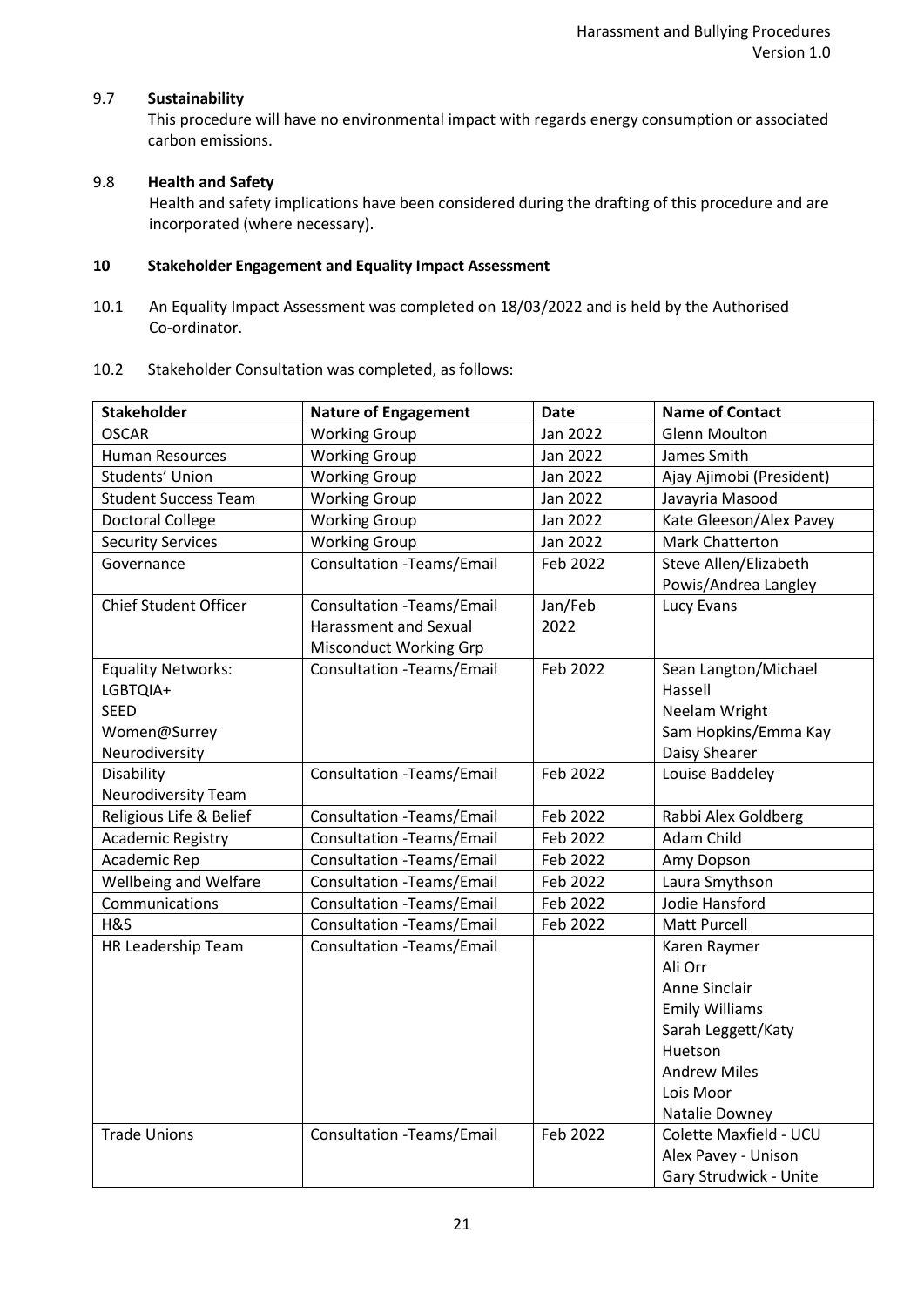10.3 Stakeholder Sign Off - mandatory sign off has been received from the following stakeholders:

| <b>Stakeholder</b>        | <b>Nature of Engagement</b>   | Date              | <b>Name of Contact</b> |
|---------------------------|-------------------------------|-------------------|------------------------|
| Governance                | <b>Email consultation</b>     | <b>March 2022</b> | Andrea Langley         |
| EDI                       | <b>Authorised Coordinator</b> | <b>March 2022</b> | Jo McCarthy-Holland    |
| H&S                       | Email consultation            | <b>March 2022</b> | <b>Matt Purcell</b>    |
| <b>Executive Owner of</b> | Meetings and email            | January to        | Lucy Evans             |
| <b>Associated Policy</b>  | consultation                  | April 2022        |                        |
| Statement                 |                               |                   |                        |

#### <span id="page-21-0"></span>**11 Frequently Asked Questions**

#### **11.1 Q. Will my concerns be dealt with sensitively and discreetly?**

**A.** If you report a case to us, we will take every care to ensure that you have control of the case and we will listen to your concerns. We will ensure confidentiality is maintained and will not progress the case without your permission. We will always aim to get your consent for the information you provide to be shared, however in some instances, we may be required by law to share your report with the Police if you are reporting an issue that poses imminent danger to you or others. In this situation we will tell you that we are required to take this course of action.

#### **11.2 Q How long does it take for my concerns to be investigated?**

**A** We will undertake a thorough and measured investigation without any undue delay. We recognise the difficulty of the investigation process, and will endeavour to keep you informed throughout the investigation.

#### **11.3 Q How do I know if I've got a case? What if I'm just being oversensitive?**

**A** That does not matter – if the issue has caused you concern and distress we want to hear from you.

#### **11.4 Q What happens to the person I complain about?**

**A** We will manage each case carefully taking into account the needs of both you and the Responding Party. Confidentiality will be kept for all parties and wider policies may be enacted following the outcome of the investigation.

#### **11.5 Q I don't want to cause problems, isn't it easier to stay quiet or leave?**

**A** No – our staff and students are the most important part of our community and we want to make sure the University is a safe and happy place to work and study.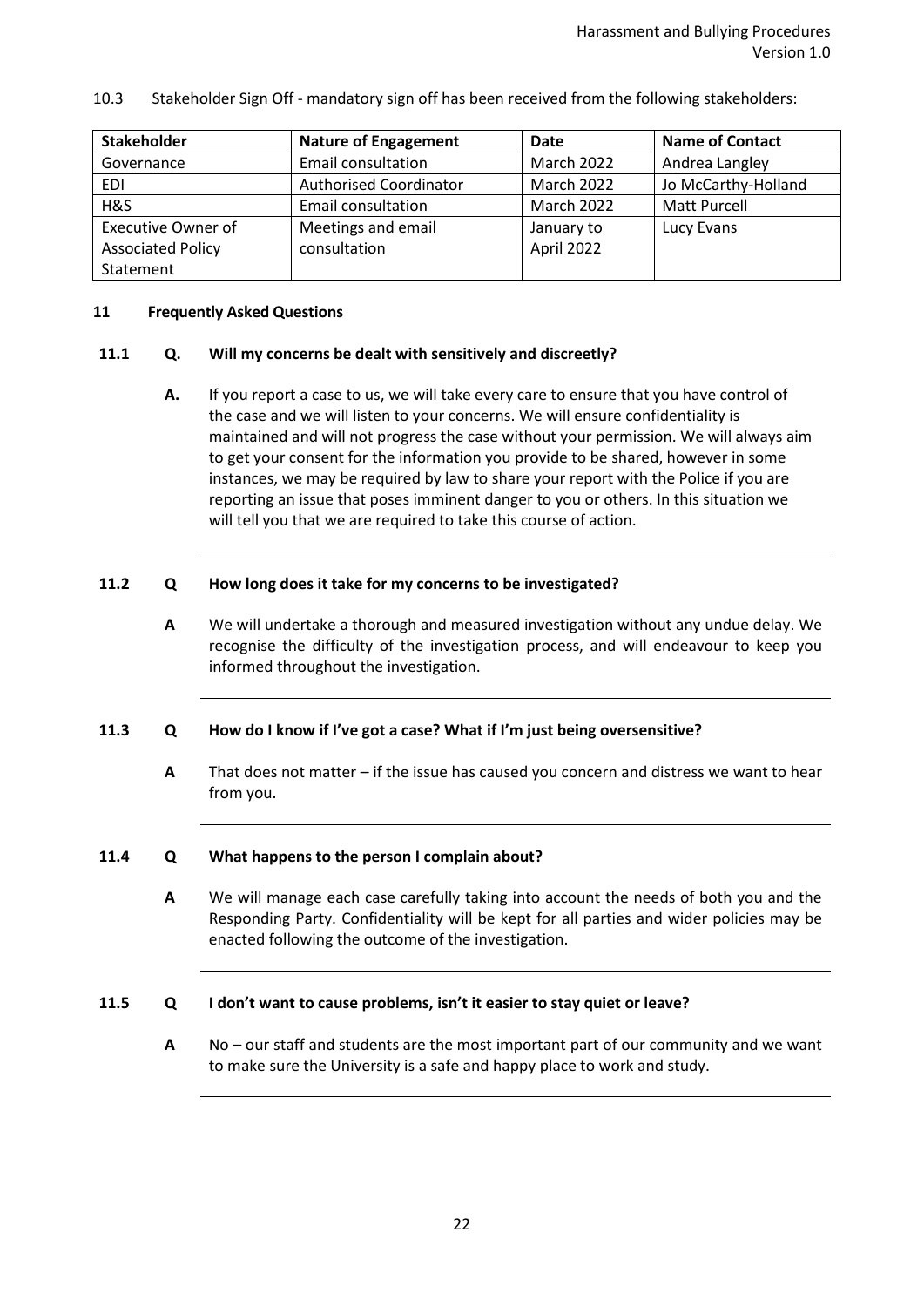# **11.6 Q I'm too afraid to speak up about what's been happening. How can I and my colleagues or fellow students be protected from the fall out of any investigation?**

- **A** We recognise that reporting can be difficult and you may have a number of concerns regarding the process. The University is here to support you. We will manage your report with you to best prevent any possible fall out. Nobody should be subjected to discriminatory treatment or victimisation because of making a complaint and we will take every step to prevent this type of behavior taking place.
- **11.7 Q The person bullying me is powerful and successful. I don't think I'll be believed and my career will be ruined.**
	- **A** The University will listen to you and support you. Seniority and power will not impact upon our actions.

#### **11.8 Q What do I do if nothing changes and the bad behaviour continues?**

**A** You should continue to talk to the University to tell us what is happening. Continued bullying after action being taken will not be tolerated.

#### **11.9 Q Will my team and other colleagues find out?**

**A** We will keep confidentiality wherever possible, however there will be times that we will need to engage other individuals or departments to progress the investigation into your report. We will endeavour to keep you informed at each stage of the process.

#### **11.10 Q What about my future career prospects? Will I lose my good reference?**

**A** Reporting will not affect your future career nor any reference.

# **11.11 Q Are these really unacceptable behaviours? Aren't people just getting a bit oversensitive?**

**A** Any allegation is assessed to establish the circumstances. If behaviour is deemed to be inappropriate, then the University will take action, to ensure the wellbeing of staff and students.

#### **11.12 Q What happened to good old fashioned office banter? Can't we say anything anymore?**

**A** This work does not affect people having fun in the office and we support the development of good healthy workplace relationships. All staff and students have a right to feel safe and comfortable in their place of work and study. It is the responsibility of all members of the University to be respectful towards each other.